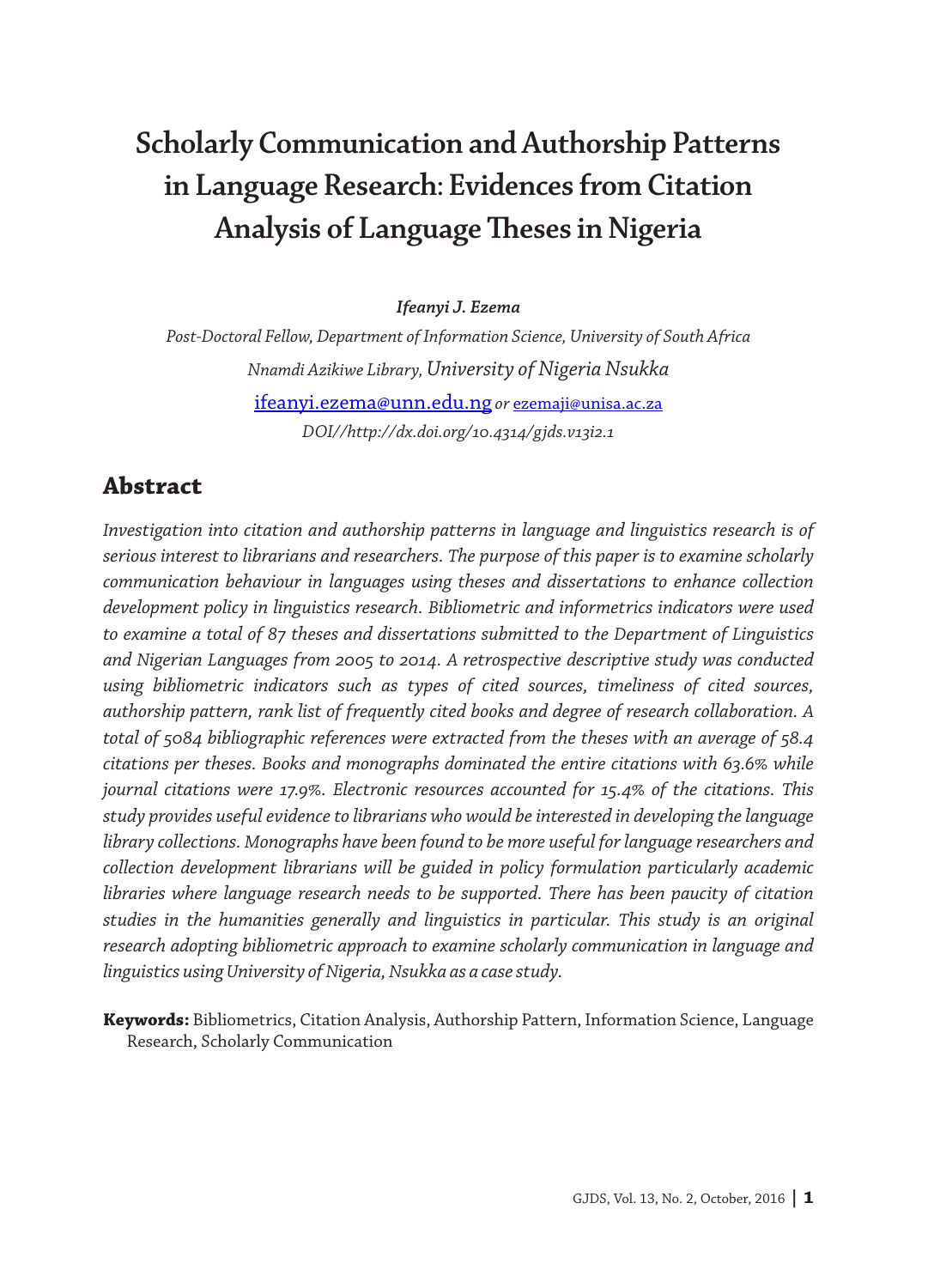# **Introduction**

*Language plays very critical roles in the overall national development and global integration. This is why linguists are interested in the development of languages through research and enunciation of language policies in many cultures all over the world. Language features in different developmental discourses depending on whether it is conceived as a functional device for communication and technical education, or as a vehicle and manifestation of culture (Fardon & Fumiss, 2003). There are at least two areas in which language is crucial to national development: literacy and communication (Bamgbose, 2003) for there is an obvious link between literacy and development. For instance, the world's poorest countries are also the countries with the highest rates of illiteracy. Since literacy liberates untapped human potentials and leads to increased productivity and better living conditions, it is not surprising that countries with the highest rates of literacy are also the most economically advanced. The socio-economic and political life of any individual is propelled by the use of language. As a result of this Olaoye (2009) remarked that man's access to knowledge is facilitated through the use of languages.*

According to Rufai (2000) language is defined as 'the spoken means by which human beings communicate and/or interact.' However, Trudgill (1983) believes that the purpose of language goes beyond communication since other animals can as well communicate without the use of a language. For people of the same linguistics background, language acts as a very strong unifying tool and reflects a kind of identity for them. In such environment, language is looked upon as an agent of social control since it is rulegoverned and any breach of such rule is appropriately sanctioned (Gilbert, 2008). Every language has a speech norm that must be observed so as to avoid communication breakdown.

Language is often used to advance international political and economic power play in the global environment. Gilbert (2008) has remarked that every language in a unique way defines how things are talked about and which concepts for making sense of the world are fundamentally assumed. He argued that language is a very important tool in the exercise of power. The owner of a domineering language automatically becomes more powerful than those whose language is spoken by the minority. Observations have shown that more than eighty percent of global information is in the language of the Western countries, that is, English language and as a result major international discourses are conducted in the languages of domineering super powers. In addition to this function, Ogundare (2004) has noted that language plays very critical roles in the capacity of man to conquer and civilize his environment. It is a very powerful instrument of colonization and neo-colonization. The United States and other European countries have successfully used this in establishing their influence on other countries of the world particularly the developing countries. The socio-economic and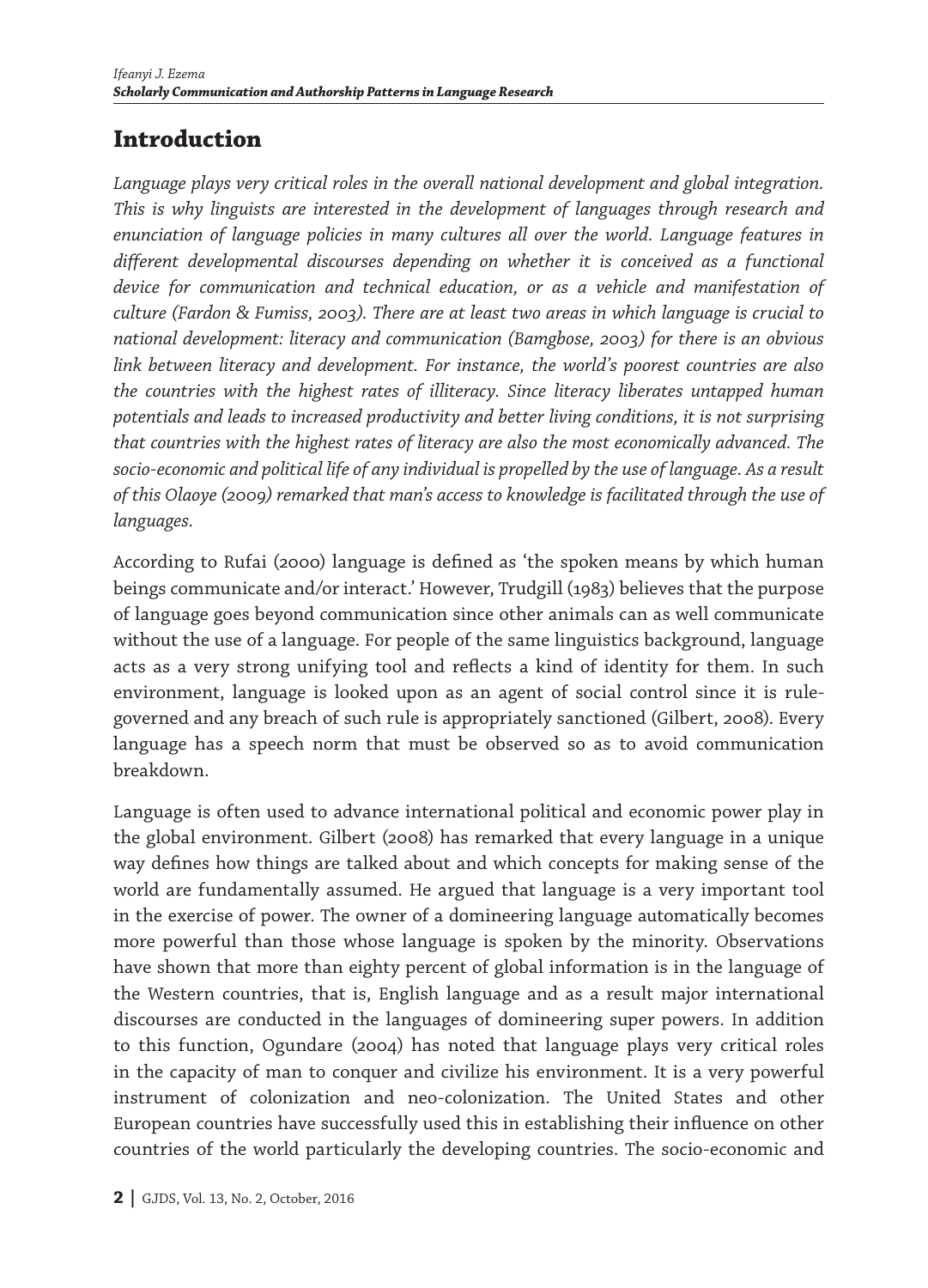political functions of any language are usually dependent on the extent of research and utilization of such language. Such researches are made available to the global academic community through scholarly communication processes.

Scholarly communication is the processes of sharing research results through publication and other processes. Scholars who participate in the scholarly communication process perform different roles, not only as authors or readers. Borgman and Furner (2002) identify four different roles for researchers, namely: as *writers*, as *linkers* (e.g. to cite), as *submitters* (chooser of publication channel), and *collaborators*. Some other scholars also participate in the peer review mechanism as a form of quality control of the paper. These roles and their importance vary across scholarly fields and academic cultures.

Research activities and scholarly communication in Nigeria are generally low as bibliometric study by Ocholla and Ocholla (2007) shows that African scholars are behind the rest of the world in scholarly productivity. Similarly, Olukoju (2004) has regretted that scholarly publications in Nigeria have been decreasing since the 1980s. This development has often been associated with the pattern of information generation and dissemination in the global community. An effective and reliable method of examination of scholarly communication process in languages is to look at information resources researchers use in the field, citations and authorship patterns. This guides researchers and other stakeholders like librarians on how to support research through acquisition of research materials in the area. Citation analysis is a reliable method of determining the information resources which researchers use in a particular field with the intention of developing core literature for acquisition in the field. It is also useful in establishing the pattern of research communication in the field as well as the publication patterns and research impacts of scholars (Shaw & Vaughan, 2008; Singh, 2013).

Citation analysis has often relied on data from the Institute of Scientific Information (ISI) which was founded by Eugene Garfield in 1958 using three citation indexes (SCI, SSCI, A&HCI) which provide available information on systematic analysis of impact and influence of scholarly literature. They have long been the most common source data for citation analysis. However, Moed (2005) and Meho (2007) have observed that the indexes have limited coverage of citations; which is restricted only to the journal literature marginalizing other kinds of scholarly publications such as books, chapters in edited books, conference proceedings, technical reports, and patents. This implies that it is skewed against social science and humanities in favour of scientific fields covering mainly English language titles from North America and Western Europe. These are serious flaws, particularly to the researchers in humanities and the social sciences. As a result of this, citation studies have been conducted with journals not included in the databases (Singh, 2013; Ezema & Asogwa, 2014) while others resorted to the use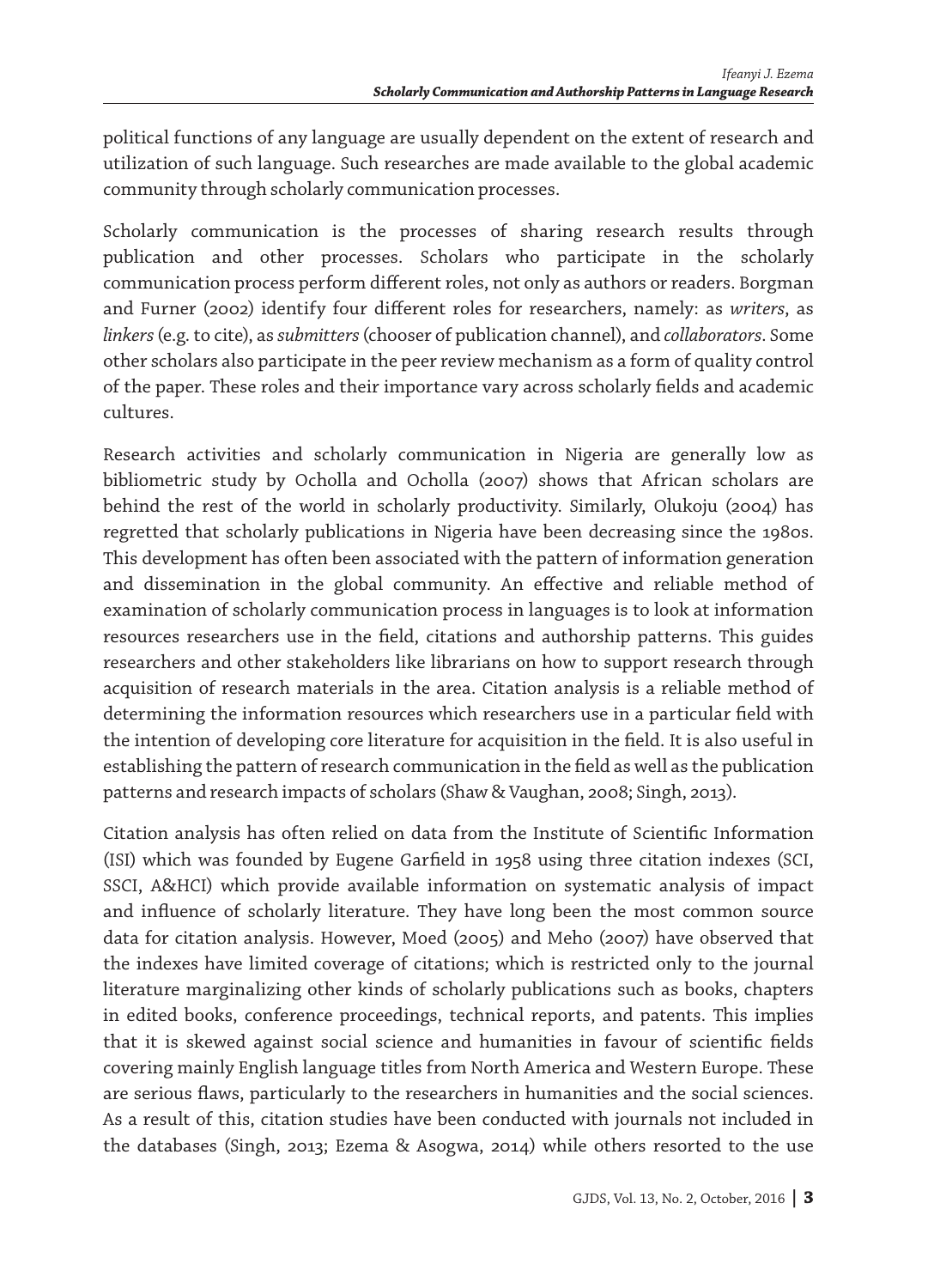of theses and dissertations (Gooden, 2001; Tonta & Al, 2006; Riahinia, 2010; Fasae, 2011; Banateppanvar & Biraddar, 2013; Ezema & Ugwuanyi, 2014; Gasparotto, 2014; Abeyrathne, 2015) while conducting citation analysis.

In view of this development, this study relied on theses and dissertations as source data. Theses and dissertations have been found to contain results of preliminary studies or discussions of future research directions that would be very valuable to upcoming researchers in that area (Eaton, cited in Kiondo 2004). The doctoral theses in particular form the bulk of the academic programme and play very significant roles in higher education. In *The Role and Nature of the Doctoral Dissertation: A Policy Statement*, the Council of Graduate Schools (1991) remarked that "there is no question that, in the view of the faculty, students, and administrators participating in this study, the doctoral dissertation, as a demonstration of a student's ability to carry out research independently, defines the essence of the Ph.D degree." In corroborating this, Boyer cited in Gooden described the dissertation as the "capstone to formal academic training process." Similarly, Barry (1997) argued that a successful doctoral student tends to be comprehensive and up-to-date in reviewing the literature. Doctoral theses therefore are invaluable primary literature which cannot be ignored in the scholarly environment. This is because the doctoral thesis is an embodiment of primary research finding that has passed through a meticulous and rigorous peer review process through series of panels of experts. Kiondo (2004) has equally underscored the importance of theses and dissertations in the scholarly communication circle. According to her they are considered as valuable sources of research materials for not only students and scholars, but also for policy makers and other people who benefit from research findings.

Language studies in the University of Nigeria, Nsukka started in 1981 with the establishment of Department of Linguistics and other Nigerian languages, 21 years after the establishment of the university in 1960 (University of Nigeria Calendar, 2008). Available records of theses submission show that the department has produced over one hundred and fifty theses and dissertations since inception.

The purpose of this paper is to examine the citations and authorship patterns in language research using theses and dissertations submitted to Department of Linguistics and Nigerian Language, University of Nigeria Nsukka. Specifically, the paper intends to interrogate the authorship pattern (sole or multiple) sources, language, quantity, currency and frequency of sources among others. Other include:

- **•** Determine the year-wise production of theses within the period under review;
- **•** Find out the types of sources cited by language researchers;
- **•** Determine the quantity of citation to electronic resources in language research;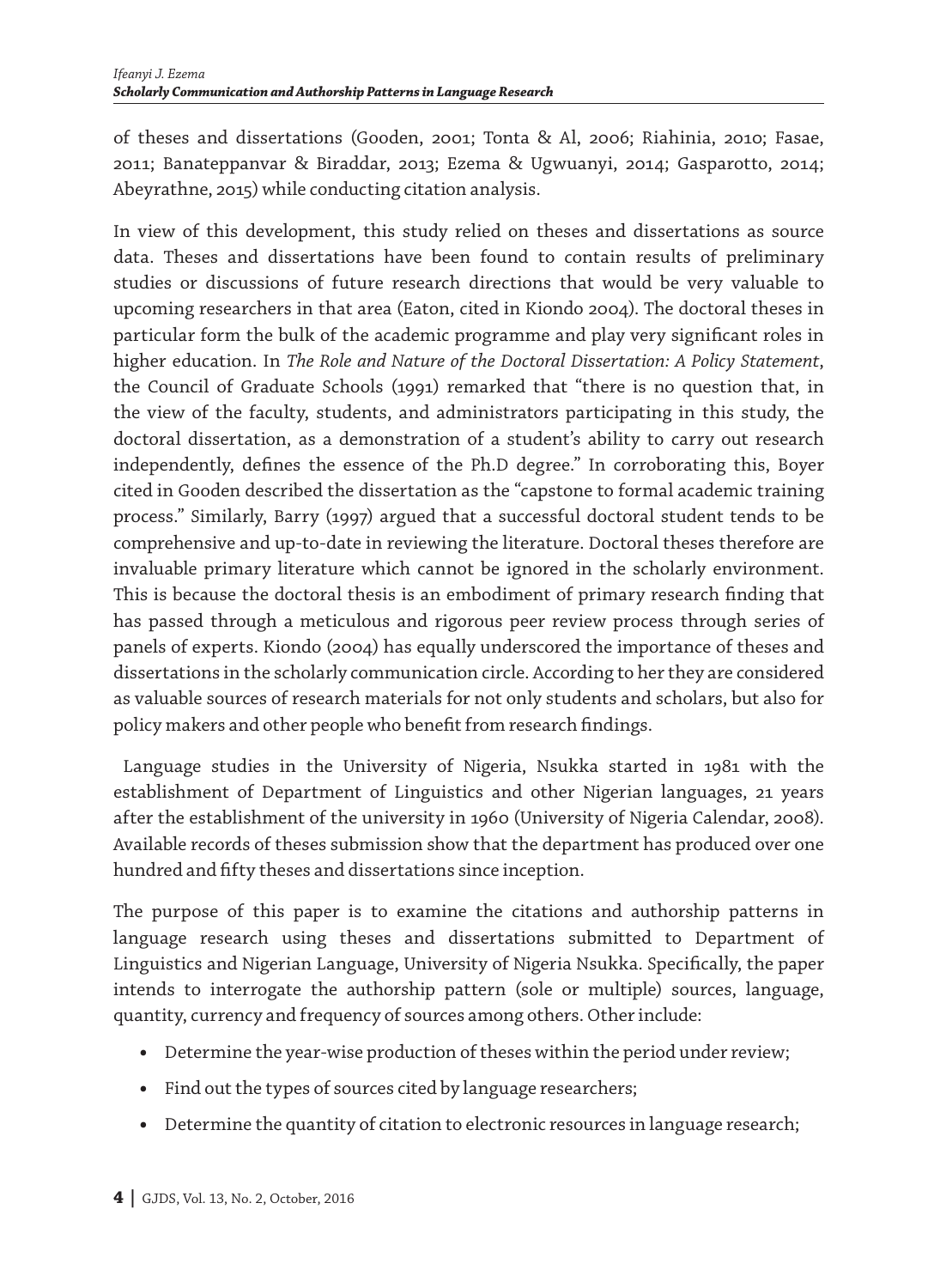- **•** Determine the language of cited sources in the theses;
- **•** Find out the age of the cited sources;
- **•** Examine the authorship pattern in language research;
- **•** Determine the authorship and degree of collaboration among authors;
- **•** Develop a rank list of frequently cited books in language research.

# **Literature Review**

Citation analysis is an aspect of bibliometric studies which deals with analysis of references listed at the end of a research work, usually done through citation counts. It is a wide ranging area of bibliometrics that studies the relationship between a work and documents citing the work or an author and other authors citing him (Gooden 2001; Aina & Ajiferuke, 2002). Citation analysis has been applied in several disciplines and geographical regions to determine types of sources used in research, citation patterns of researchers, authorship patterns timeliness of cited sources, rank list of journals among other issues and variations in information sources used in different fields of study.

Gooden (2001) explained that citation analysis is "an excellent unobtrusive method to determine which resources researchers are using." Citation analysis is associated with Eugene Garfield (cited in Leydesdorff 2011) who proposed a citation index that offered a new approach to subject control of the scientific literature. Garfield argued that there exist some relationships between a particular article and its references. This similarity between an article and its references is the cornerstone of citation analysis since this relationship is of great interest to scholars. Meho (2007) noted that citation analysis as a branch of information science assumes that influential scholars and important works are cited more than the others. The belief is that references to a particular journal reflect a scholarly impact of that article on the author of the citing work. Another assumption is that the accumulated citations to a given author's work in some sense reflect the impact of that author on scholarship and research.

### **Citation Patterns and Scholarly Communication in Languages**

Scholarly communication in languages and linguistics in Nigeria may not be different from other disciplines. However, the channel of communication and pattern of citations may be quite different from other fields. Channels of scholarly communication are usually through the journals, books, conference proceedings and later through online platform such as institutional repositories, blogs, social media among others (Heinzkill, 1980; Zwaan & Nederhof, 1990; Georgas & Cullars, 2005) which is typical of all humanities fields. Their reliance on books and monographs is so deep that it is doubtful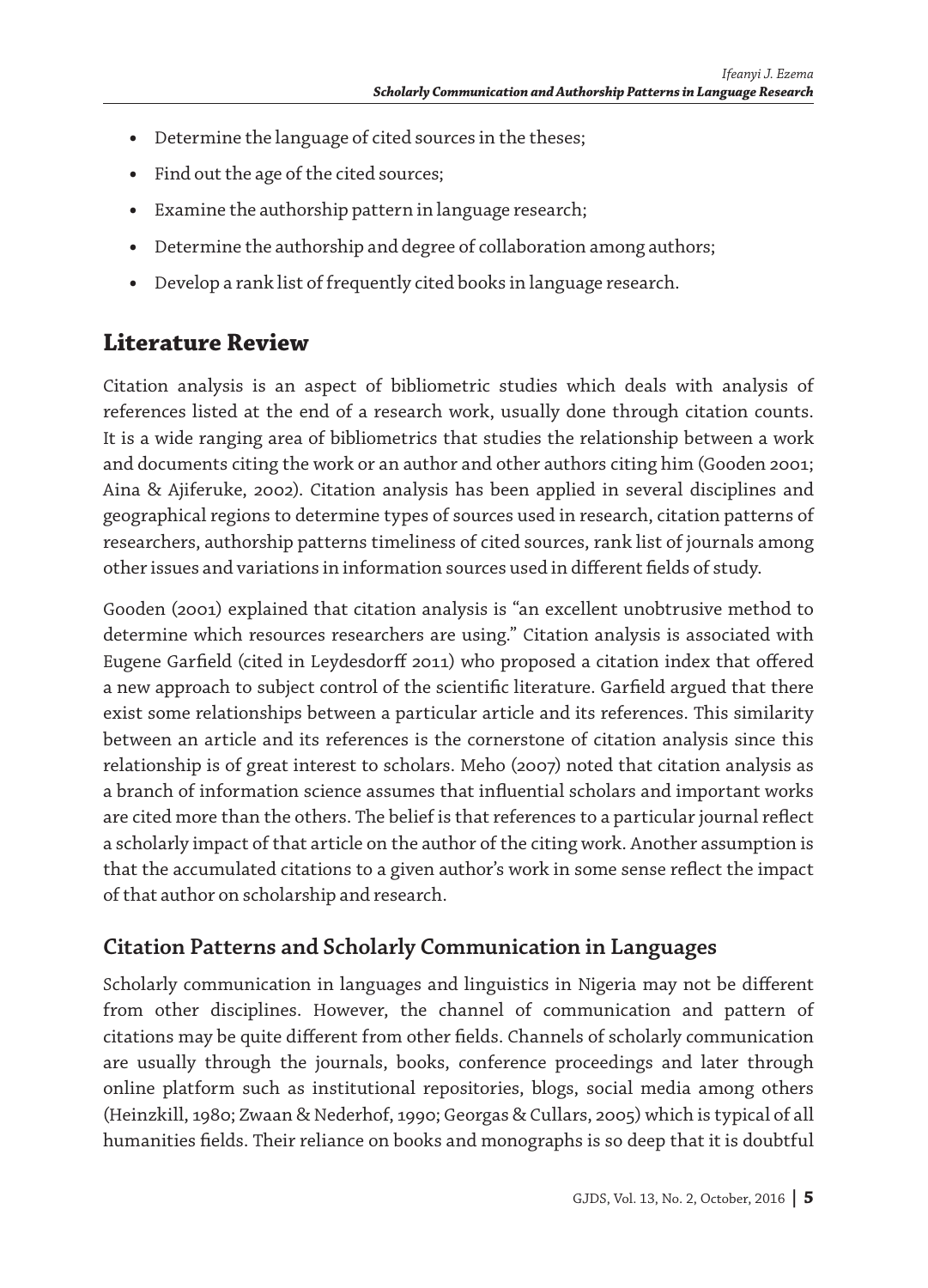whether there are core journals in languages. Few citation studies provide more glaring picture of the citation patterns in the languages and linguistics and the controversy on how to classify the field of linguistics. Tannen (1989) has argued that linguistics (the science and study of languages) can be "scientific, humanistic and aesthetic" and therefore has been regarded as "the most scientific of the humanities and the most humanistic of the sciences." Though Zwaan and Nederhof (1990) in their investigation concluded that theoretical linguistics reflects a publication pattern closer to the social sciences than the literary and historical studies, linguistics generally has been classified in the humanities (Georgas & Cullars, 2005, Knieval & Kellsey, 2005). Some linguists for example are historians of languages; others work quite closely with philosophers, anthropologists, sociologists and literary artists.

This controversy about its classification may have contributed to a very scanty study on the citation patterns of the linguists and literary scholars as has been reported by Karisson (1994) and Georgas and Cullars (2005). Karisson contends that humanities in general have not been favoured by citation analysis, but linguistics is one of the lowest of the humanities disciplines. His argument is that the culture and language bound fragmentation of the humanities is a serious problem from the perspective of citation analysis as "most small cultures and languages are not covered by standard citation indexes such as A&HCI from Institute for Scientific Information (ISI). Another reason for this lack of coverage is that like other humanities fields, linguistics relies mainly on books and monographs, which are not in the data base of ISI. For example, in the investigation on the citations of Finnish linguists using a popular linguistics journal *Virittaja,* Karisson (1994) demonstrated that the first ten most cited works were books.

An investigation (Georgas & Cullars, 2005) using *Language and Linguistics Behavioural Abstracts* (LLBA) and MLA bibliography indicates that the linguistics citation patterns relate to social sciences, with 49.7% citations to books and 42.8% to journal. This is contrary to humanities citations which range from 60% to 80% citations to books and monographs. An earlier study (Heinzkill, 1980) equally faults Georgas and Cullars' investigation. Using a total of 9556 references from 15 journals in English language and literature, Heinzkill reveals that 75% of the citations in the study were to books and 20% to journals and the remaining 5% to other materials. A recent study by Gasparotto (2014) also provides evidences that monograph remained heavily used in linguistics research. Ezema & Asogwa (2014) also conducted a citation analysis of 884 papers from two linguistics journals. Of the 15,283 bibliographic references, 53.3% were citations to books and monographs; while 35.9% were journal citations and the remaining distributed to conference papers, theses and dissertations.

Linguists also cite older materials like other fields in humanities for instance, the studies of Karisson, (1994) and Gasparotto, (2014) indicate that a large proportion of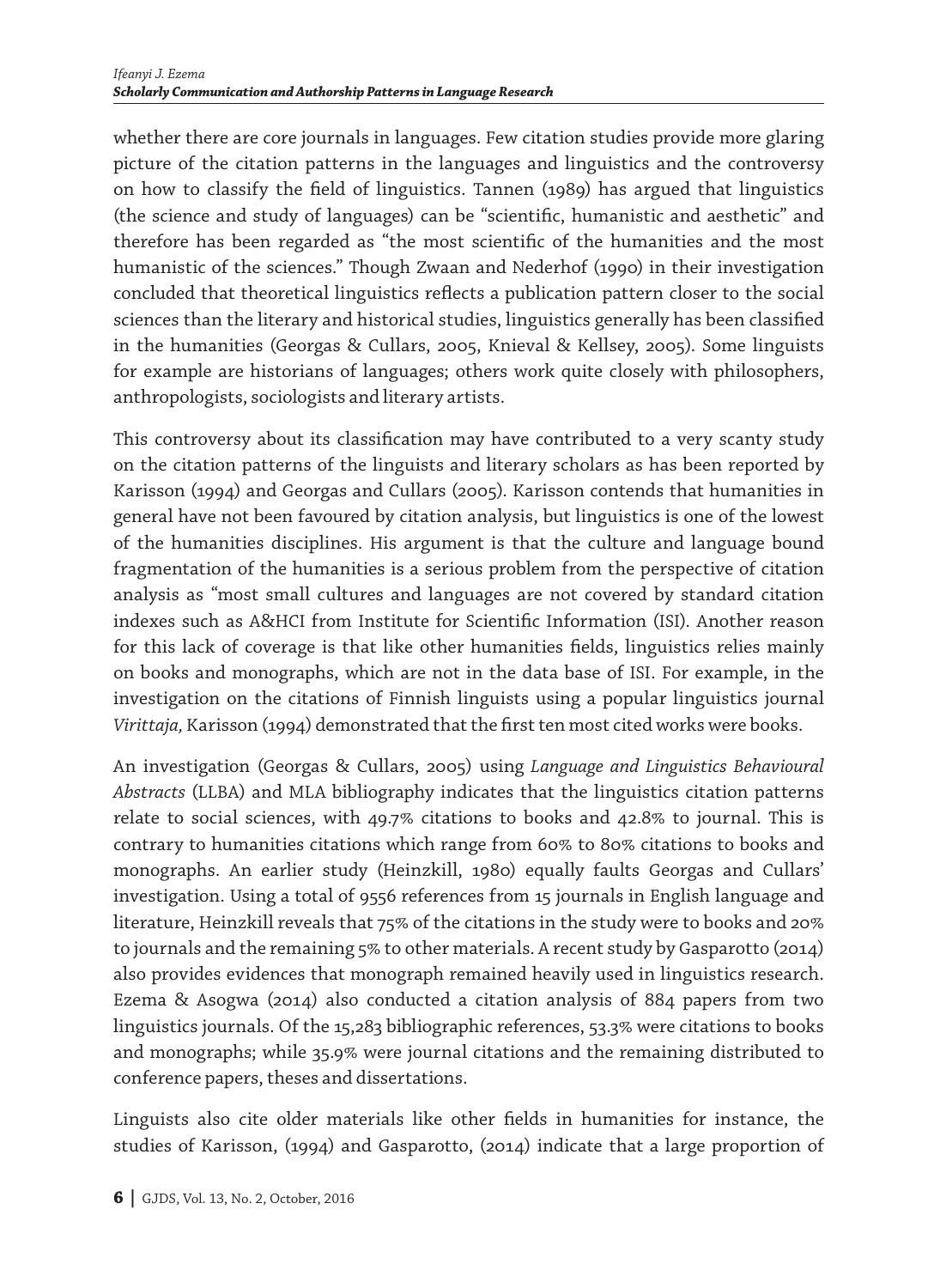publications cited were published between 1745 and 1910 and more than 60% of them were to books published between 1940 and 1970. Similarly, more than 70% of the cited sources in Ezema & Asogwa's (2014) study exceeded ten years old. Another study by Nkiko and Adetoro (2007) examined timeliness of cited sources and found out that more than 60% of citations were less than ten years old. Georgas and Cullars (2005), in their study, also found that the ages of citations were between one and fifteen years, and more than 5% of the citations were published between 1600 and 1960, which suggests that old materials were fairly cited.

Studies have indicated no clear core journals in linguistics research. In a study by Heinzkill (1980), only very few core journals were identified in the study with the publications of Modern Language Association dominating the citations. The investigation also shows that citations in language and literature do not conform to Bradford's law of scattering, but the indication is that language and literature seem to value current materials. The study of Georgas and Culler (2005), however, failed to identify any set of core journals in the field contrary to Zwaan and Nederhof's who found ten core journals in linguistics. Evidences from Knievel and Kellsey's (2005) and Karisson's (1994) show that language and literary scholarship rely heavily on books and monographs, citing older publications, making use of essentially primary information sources and near absence of core journals.

### **Citations and Authorship Patterns of Other Disciplines**

Some citation studies are conducted to determine authorship patterns and degree of collaboration (Vimala & Reddy, 1996; Ezema & Asogwa, 2012, Kumar & Kumar, 2011; Pradhan, Panda & Chabdrakar, 2011; Singh, 2013). The study of Vimala and Reddy revealed a dominance of multiple authorship patterns in Zoology, solo research also existed. Though proportion of single authored papers has shown a declining trend, the degree of collaboration in research was 0.75. Similarly, Ezema and Asogwa's (2012) found more multiple authors than single authors in Agricultural research, while Singh (2013) found more single authorship patterns (65.92%) in the field of Library and Information Science. Singh & Bebi (2013) also found more single authorship patterns (83.94 %) in the same field.

The study by Pradhan, Panda and Chandrakar (2011) which examined the trends and authorship pattern and author collaborative research in Indian chemistry literature indicates that the degree of collaboration (C) during the overall 10 years (2000-2009) was 0.03, but the year – wise degree of collaboration is almost same in all the years of mean value 0.97. In the period under review, the multi-authorship articles were higher than single authorship. The study of Kumar and Kumar (2011) using *Journal of Oilseed Research*  (JOR) found that collaboration coefficient is very high during all the years ranging from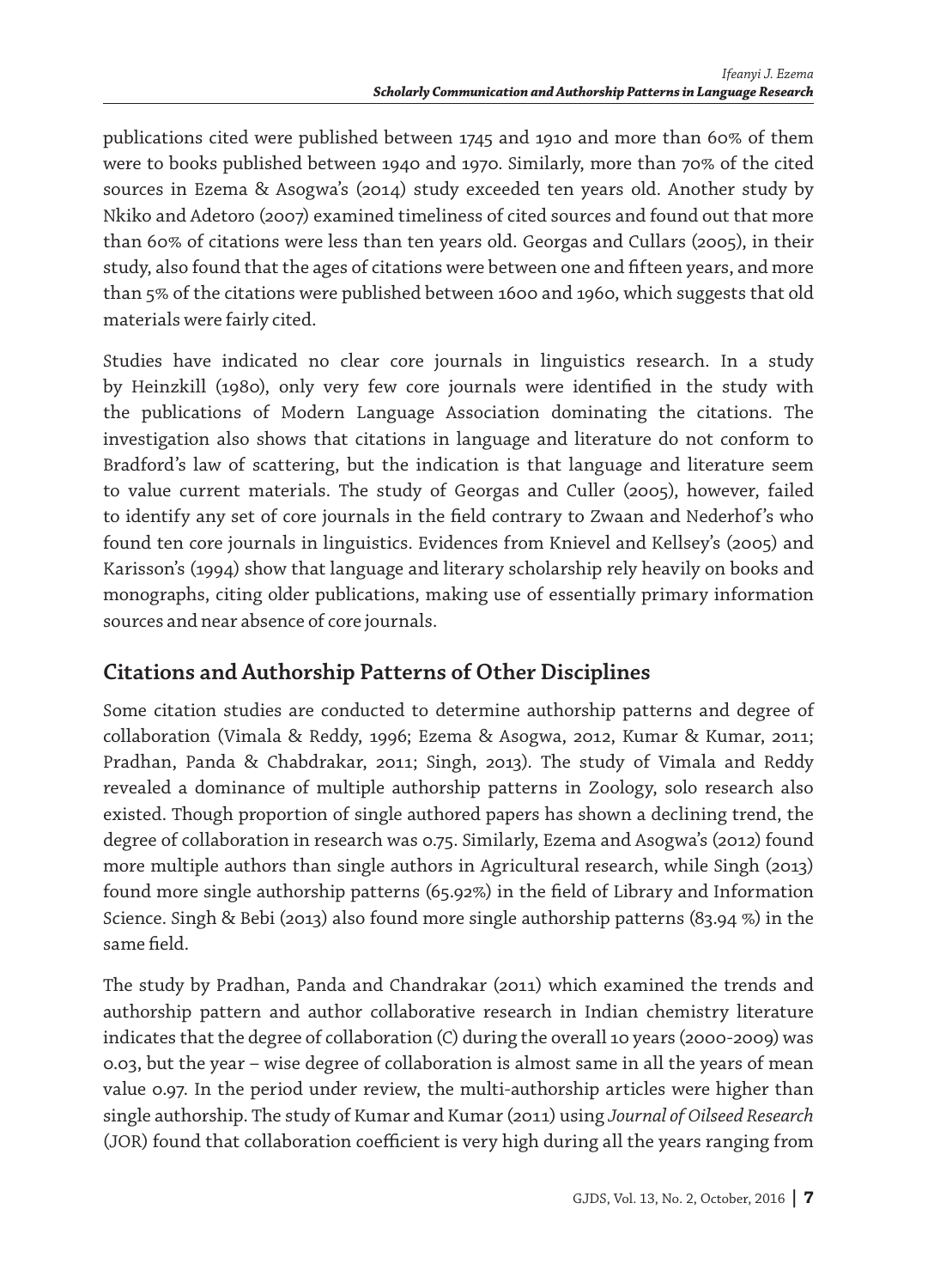0.76 to 0.84 and more multiple authorship – an indication of high collaboration among scientists. However, humanities research has often shown more single authors than multiple authors as revealed by Thompson (2002).

Other citation studies have been conducted to develop rank lists of core journals. Udofia (1997) conducted citation analysis for selection of principal veterinary medical journals. The result of the study shows that *Bulletin of Animal Health and Production in Africa* is the most cited journal with 605 citations representing 66.2% of the entire citations. Another study by Okiy (2003) examined educational dissertations at Delta State University and developed a rank list of 18 most cited journals, 12 of which are published in the United States. A study by Dabrishus (2005) analyzed the citation pattern of Classics using three journals and identified a total of 63 most frequently cited journals with *Classical Quarterly* ranking first. Enger (2009) also employed citation analysis to develop core books for collection development in the Social Sciences and found that the methods accounted for circulation of nearly 95% of the social science collection.

Other citation studies have been employed to determine the use of electronic resources in research communication. For example, Harter (1996) conducted a citation analysis to determine the impact of electronic journals on scholarly communication using thirtynine scholarly journals that began electronic publications not later than 1993. Findings show that great majority of scholarly e-journals have had essentially no impact on scholarly communication in their respective fields. Only eight of the 39 e-journals (20.5%) have been cited ten or more times over their lifetimes. Similarly, Zhang (1998) investigated the impact of internet-based electronic resources on formal scholarly communication in the area of library and information science and found that of the 1,175 citations, 7.49% articles have electronic references while the average e-reference was 3.78%. The study concludes that the impact of e-citation is very low when compared with the print types.

Another investigation by Herring (2002) revealed that 8% of the electronic citations were to such unpublished or ephemeral resources and 27% of the electronic citations were categorized as interdisciplinary. Jan's (2009) investigation on the use of electronic resources in *Library Trends* revealed that 44.51 % print books were cited compared to 0% electronic books and 44.04% print journals were cited as against 11.82% electronic journals. In another recent study, (Singh 2013) citation to electronic resources was 25.8%. Perhaps the low citations to electronic resources made Ezema (2011) to call for building of open access institutional repository in African universities to facilitate access to research materials scattered in many universities.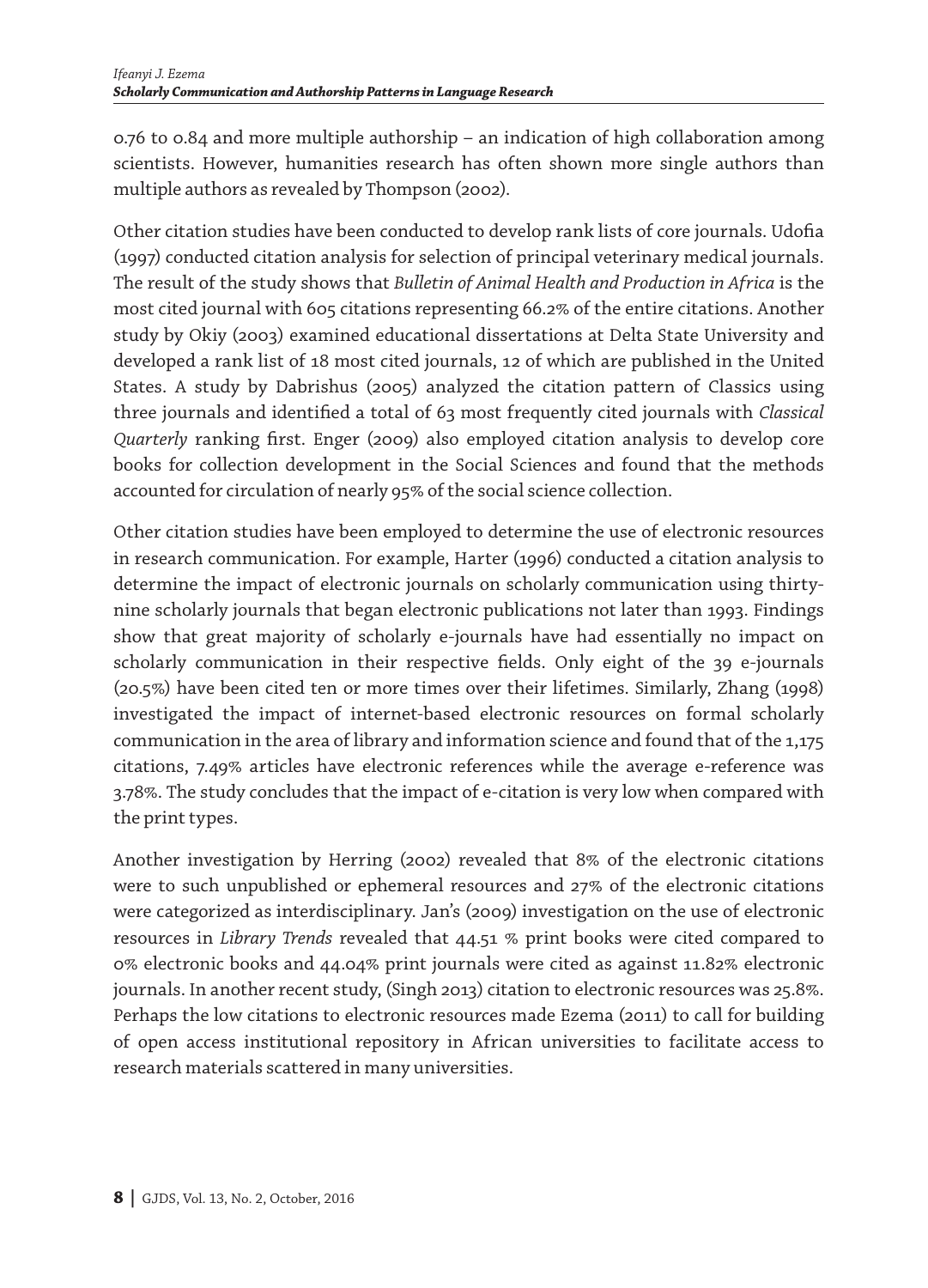# **Methods**

The research method adopted for this study was citation analysis. This method is appropriate for the analysis of cited reference sources in language theses in the University of Nigeria, Nsukka. A total of 87 theses and dissertations submitted from 2005 to 2014 to the Department of Linguistics and Nigerian Languages of the university found in the university library were used for the study. The citations documented as references in the theses were used. The classification of sources cited was developed following earlier citation studies found in earlier literature (Georgas & Cullars, 2005; Karisson 1994). Citations documented as references were extracted and analyzed in relationship to the objectives of the study. Items of the same theses which were cited more than once in references were counted as one. The data were analyzed using descriptive statistics of frequency and percentage and presented in tables and charts. The rank list of most frequently cited books was determined by inclusion of all the books that met the average citations of 63.2 to books and monographs. To determine the collaboration coefficient among the authors, the paper adopted the formula by Subramanyan (1983) as follows:

The degree of collaboration C =

Where  $C =$  Degree of collaboration in a discipline

*Nm* = Number of multiple authored papers in a discipline

*Ns* = Number of single authored papers in a discipline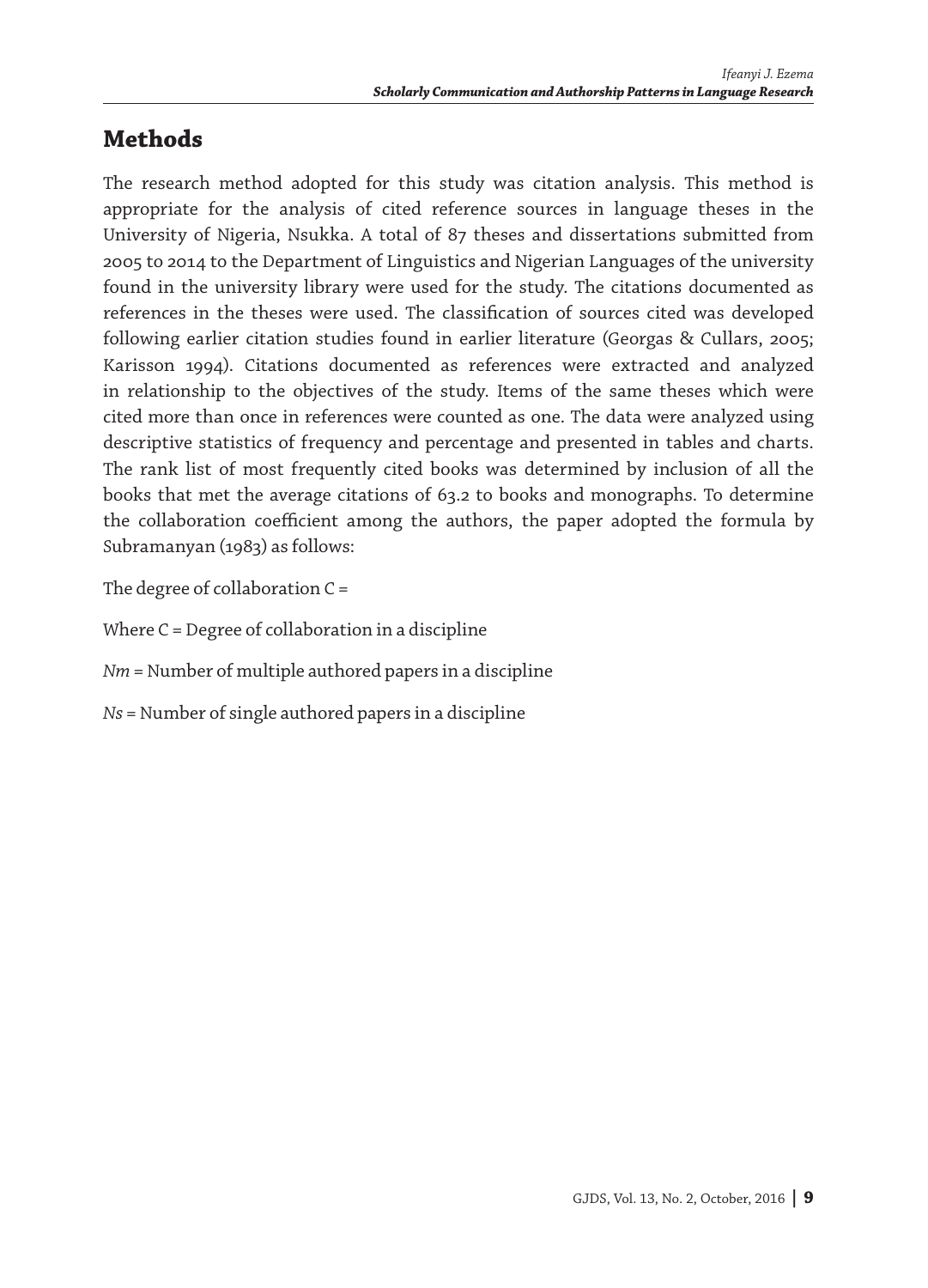# **Results**

| Year  | No of theses | $\%$ |
|-------|--------------|------|
| 2005  | 6            | 6.9  |
| 2006  | 9            | 10.3 |
| 2007  | 11           | 12.6 |
| 2008  | 8            | 9.2  |
| 2009  | 12           | 13.8 |
| 2010  | 9            | 10.3 |
| 2011  | 10           | 11.5 |
| 2012  | 7            | 8.0  |
| 2013  | 8            | 9.2  |
| 2014  | 7            | 8.0  |
| Total | 87           | 99.9 |

**Table 1: Year wise distribution of the theses**

**Table 1 presents the result for the year wise distribution of the theses used for the study. From the Table one can observe that the highest number of theses was recorded in 2009 with 13.8% followed by 2007 with 10.3%. The least number of theses was recorded in 1997 with 5.7%. It can be seen from the table that the theses are not evenly distributed over the years.**

| <b>Types of Sources</b>   | No of citations | $\%$ |
|---------------------------|-----------------|------|
| Books/monographs          | 3232            | 63.6 |
| Journals                  | 909             | 17.9 |
| Theses and dissertations  | 408             | 8.0  |
| Conference/Seminar papers | 332             | 6.5  |
| Lecture Notes             | 49              | 1.0  |
| Reports                   | 44              | O.9  |
| Govt. Pub                 | 35              | O.7  |
| News Pub.                 | 32              | O.6  |
| Interview                 | 19              | 0.4  |
| Inaugural lectures        | 17              | 0.3  |
| Mimeograph                | 7               | 0.1  |
| Total                     | 5,084           | 99.9 |

### **Table 2: Type of cited sources**

**The result of the types of cited sources is presented in Table 2. It can be seen from the table that books and monographs received the highest citations (63.6%) followed by journals (17.9%) and then theses (8%). The least cited sources are interview (0.4%), inaugural lectures (0.3%) and mimeograph (0.1%). The findings reveal that books and monographs are mainly used by language researchers.**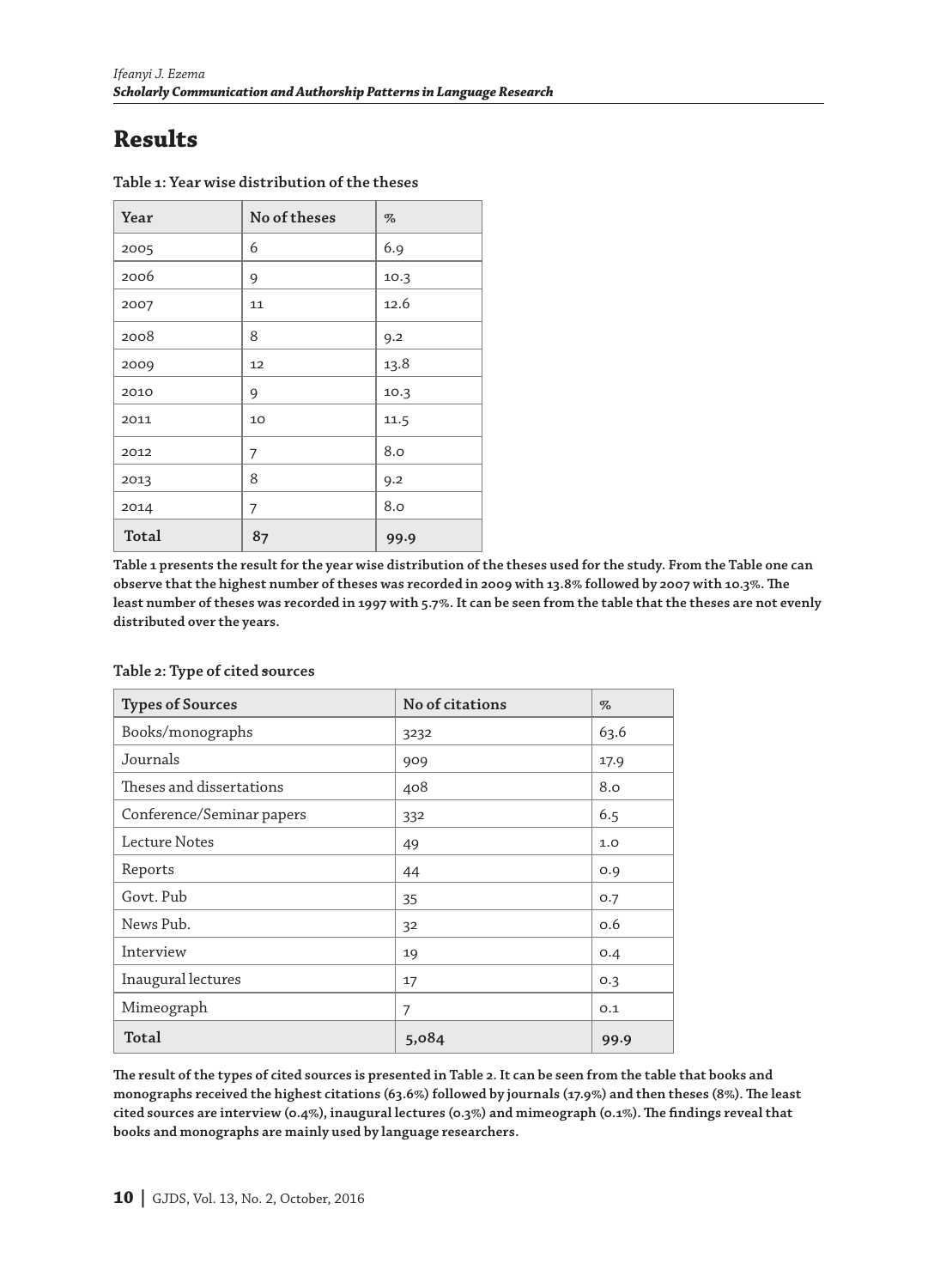|                           | No of e-citations | %of e-resources | % of total citations |  |
|---------------------------|-------------------|-----------------|----------------------|--|
| <b>Types of Resource</b>  |                   | $N = 781$       | $N = 5084$           |  |
| Books/monographs          | 121               | 15.5            | 2.4                  |  |
| Journals                  | 537               | 68.8            | 10.6                 |  |
| Theses and dissertations  | 40                | 5.1             | O.8                  |  |
| Conference/Seminar papers | 33                | 4.2             | O.7                  |  |
| Reports                   | 21                | 2.7             | O.4                  |  |
| Govt. Pub                 | 18                | 2.3             | O.4                  |  |
| Newspapers/magazines      | 9                 | 1.2             | O.2                  |  |
| Inaugural lectures        | $\overline{2}$    | O.2             | 0.04                 |  |
| Total                     | 781               | 100             | 15.4                 |  |

#### **Table 3: Citations to electronic resources**

**The results of citations to electronic resources is presented in table 3, where citations to e-journals contributed over 68% of the overall e-citations, followed by citations to e-books with 15.5%. Other electronic resources cited are theses and dissertations (5.1%), conference/ seminar papers (4.2%), reports (2.7%), government publications (2.3%), news publications (1.2%) and inaugural lectures (0.2%).**

| Year  | E-citations | $\%$ |
|-------|-------------|------|
| 2005  | 23          | 2.9  |
| 2006  | 48          | 6.1  |
| 2007  | 57          | 7.3  |
| 2008  | 67          | 8.6  |
| 2009  | 79          | 10.1 |
| 2010  | 84          | 10.8 |
| 2011  | 92          | 11.8 |
| 2012  | 101         | 12.9 |
| 2013  | 109         | 14.0 |
| 2014  | 121         | 15.5 |
| Total | 781         | 100  |

#### **Table 4: Timeline citations to electronic resources**

**In table 4, the timeline citation to e-resources is presented. It is evident from the table that there has been progressive increase in citation to electronic resources from 2.9% in 2005 to 15.5% in 2014. This implies the language researchers are gradually adopting the use of the Internet in their research activities. Figure 1 below provides a graphical illustration of the trends in electronic resources citations among language researchers within the period under review.**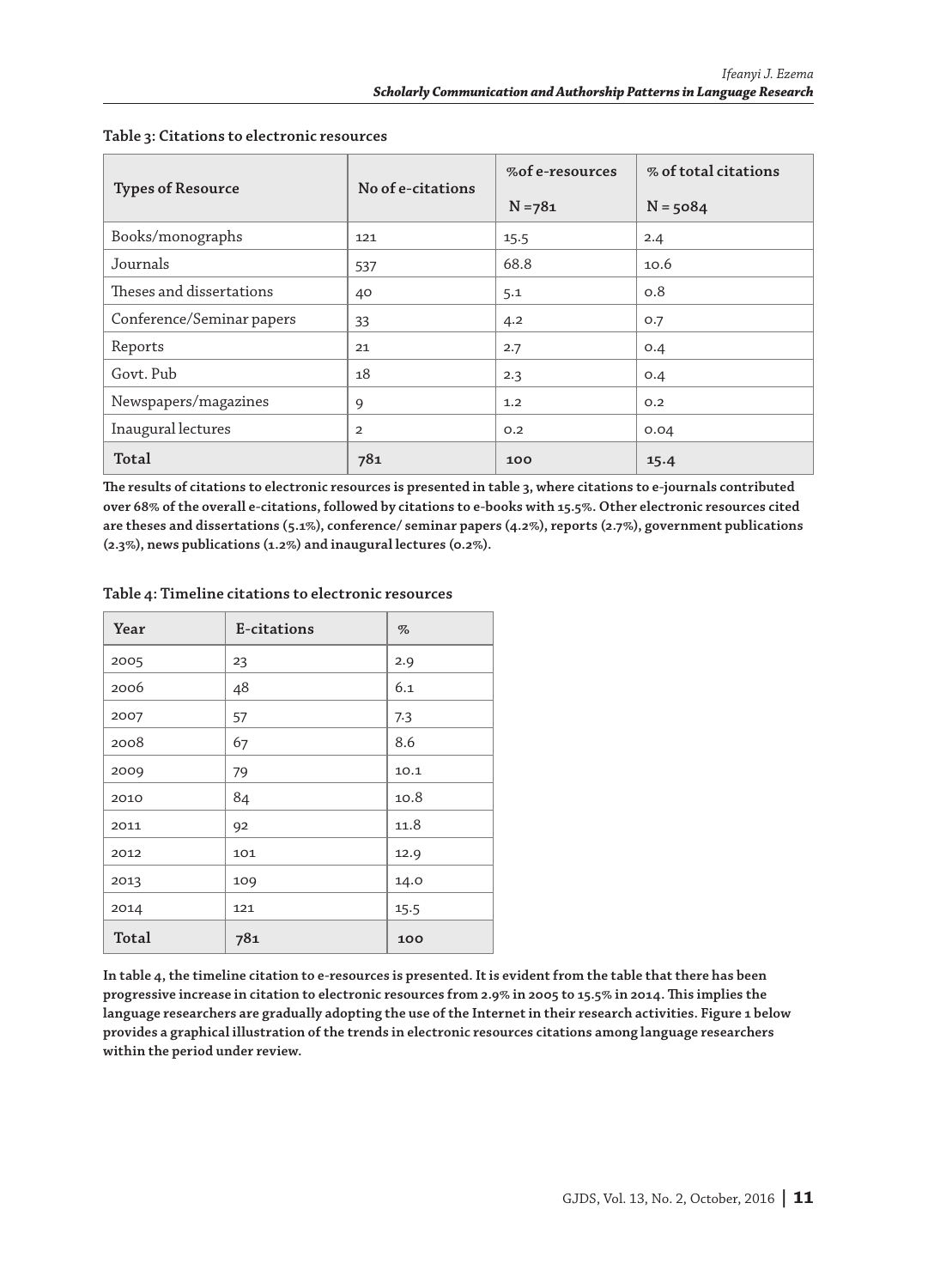

### *Figure 1: Trend of electronic citations*

| LANG.        | <b>No of Citations</b> | Percent |
|--------------|------------------------|---------|
| English      | 4689                   | 92.2    |
| Igbo         | 356                    | 7.0     |
| French       | 16                     | 0.3     |
| German       | 14                     | 0.3     |
| Hausa        | 7                      | O.1     |
| Yoruba       | $\mathfrak{D}$         | 0.04    |
| <b>TOTAL</b> | 5084                   | 99.9    |

### **Table 5: Language of cited sources**

**Table 5 presents data for the result of languages of the cited sources generated from the theses. English language is the dominant language of the sources cited (92.2%) followed by Igbo language sources (one of the major Nigerian languages) with 7% of the citations. French and German sources received 16 and 14 citations while Hausa and Yoruba sources (two major Nigerian languages) have 7 and two (2) citations, respectively. The findings reveal that scholarly communication among Nigerian language researchers are mainly in English.**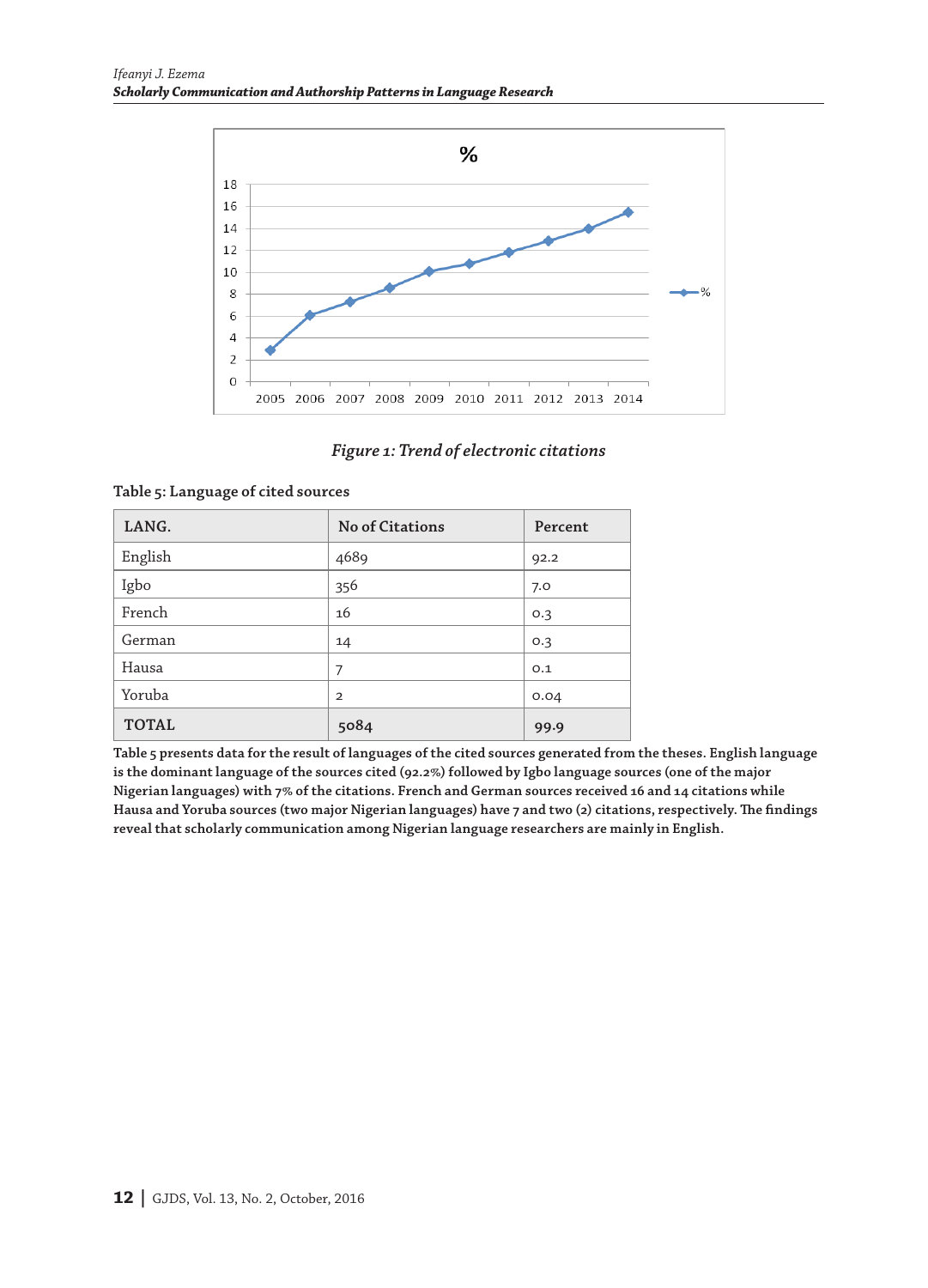| Period        | <b>Total citations</b> | $\%$ |
|---------------|------------------------|------|
| $Pre-1900$    | 16                     | 0.3  |
| $1900 - 1960$ | 290                    | 5.7  |
| $1961 - 1970$ | 435                    | 8.6  |
| $1971 - 1980$ | 1281                   | 25.2 |
| $1981 - 1990$ | 1475                   | 29.0 |
| $1991 - 2000$ | 957                    | 18.8 |
| $2001 - 2010$ | 460                    | 9.0  |
| $2011 - 2014$ | 123                    | 2.4  |
| No Dates      | 47                     | O.9  |
| Total         | 5084                   |      |

### **Table 6: Summary of age of the cited sources**

**The summary of the timeliness of the cited sources is presented in Table 6. The period 1980s recorded the highest number of citations with 1475 (29%) followed by 1970s with 1281 citations (25.2%). After 1980s, the number citations came down to 957 (18.8%) in the period 1991 to 2000 and 460 (9%) for the period 2001 to 2010. The lowest citations were to materials published before 1900.**

| S/N            | Periods       | Single<br>Authors | Two<br>authors      | <b>Three</b><br>authors | More<br>than<br>three<br>authors | Total<br>of all<br>Authors | Percent<br>of<br>periods | Collaboration<br>coefficient |
|----------------|---------------|-------------------|---------------------|-------------------------|----------------------------------|----------------------------|--------------------------|------------------------------|
| $\mathbf{1}$   | $Pre-1900$    | 12                | 3                   | $\mathbf{1}$            | $\circ$                          | 16                         | 0.3                      | 0.25                         |
| $\overline{2}$ | 1900 - 1960   | 223               | 52                  | 11                      | $\overline{4}$                   | 290                        | 5.7                      | 0.23                         |
| $\overline{3}$ | $1961 - 1970$ | 301               | 84                  | 47                      | 3                                | 435                        | 8.6                      | 0.31                         |
| $\overline{4}$ | $1971 - 1980$ | 871               | 256                 | 111                     | 43                               | 1,281                      | 25.2                     | 0.32                         |
| 5              | $1981 - 1990$ | 1,007             | 288                 | 123                     | 57                               | 1,475                      | 29.0                     | 0.32                         |
| 6              | $1991 - 2000$ | 637               | 226                 | 67                      | 27                               | 957                        | 18.8                     | 0.33                         |
| $\overline{7}$ | $2001 - 2010$ | 298               | 86                  | 57                      | 19                               | 460                        | 9.1                      | 0.35                         |
| 8              | $2011 - 2014$ | 87                | 21                  | 11                      | $\overline{4}$                   | 123                        | 2.4                      | 0.29                         |
| $\mathsf{Q}$   | No Date       | 34                | $\mathbf Q$         | $\mathbf{3}$            | $\mathbf{1}$                     | 47                         | O.9                      | 0.28                         |
|                | Total         | 3,470<br>(68.3%)  | 1,025<br>$(20.2\%)$ | 431<br>$(8.5\%)$        | 158<br>$(3.0\%)$                 | 5,084                      | 100                      | 0.32                         |

### **Table 7: Authorship pattern for language research**

**Data on the authorship pattern are presented in table 7. It can be seen that single authored sources dominate the citations (68.3%), followed by citations with two authors (20.2%). Cited sources of three authors recorded 8.5% while citations of more three authors yielded 3.0%. The collaboration coefficient is generally low (0.32), however the highest collaboration coefficient was from 2001 – 2010 (0.35) with the lowest during the period of 1900 to 1960.**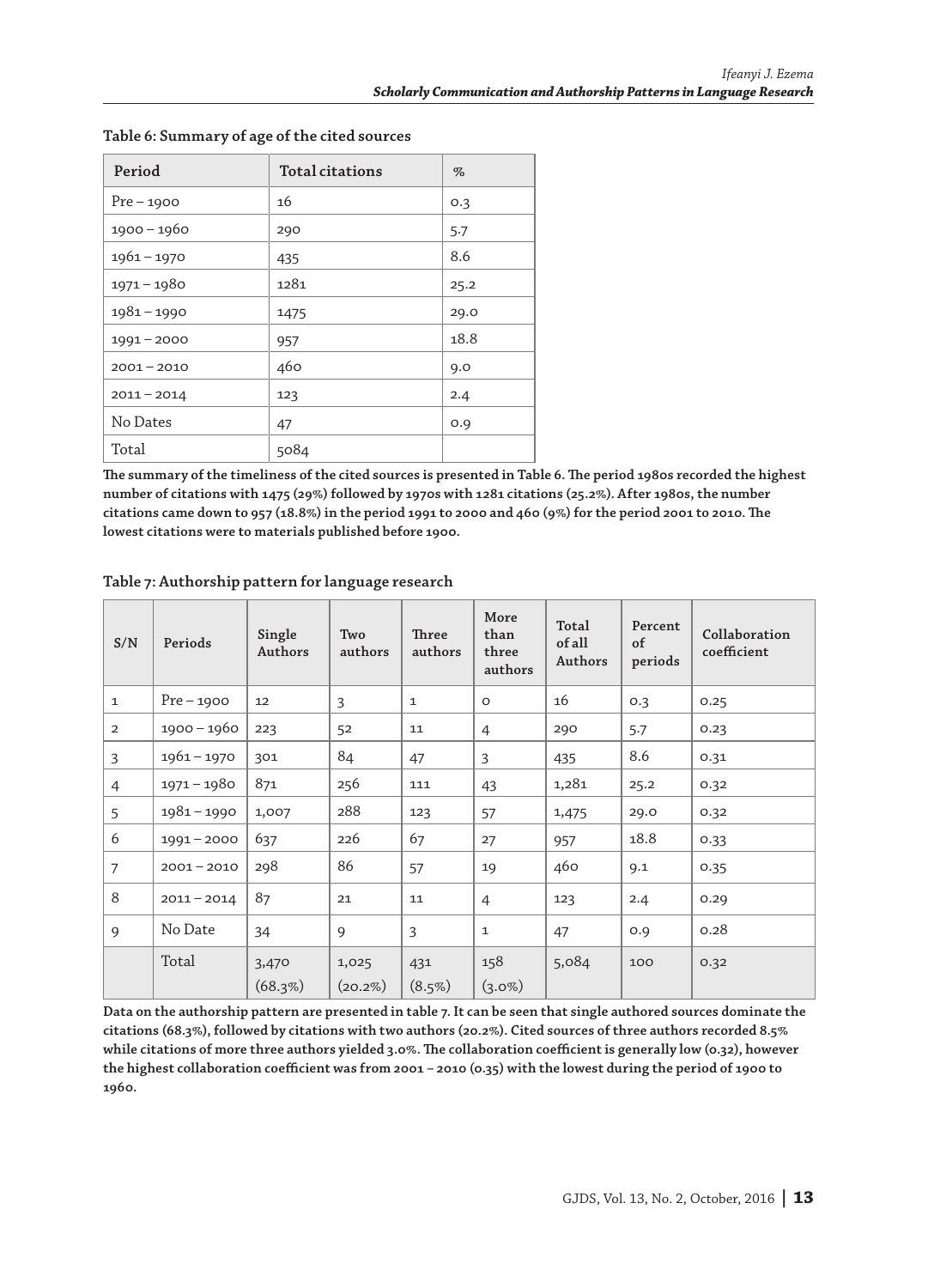# **The degree of collaboration C =**

Where C = Degree of collaboration in a discipline

*Nm* = Number of multiple authored papers in a discipline

*Ns* = Number of single authored papers in a discipline

Therefore,  $C = 0.32$ 



*Fig 2: Pie chart showing year wise authorship pattern*

|  |  |  |  |  | Table 8: Rank list of most frequently cited books |
|--|--|--|--|--|---------------------------------------------------|
|--|--|--|--|--|---------------------------------------------------|

| Rank           | <b>Books</b>                                                                  | Author          | Date of pub | Citations | cited<br>% of freq<br>books N<br>2,688 | Ш<br>% of books<br>citations.<br>3,232 |
|----------------|-------------------------------------------------------------------------------|-----------------|-------------|-----------|----------------------------------------|----------------------------------------|
| $\mathbf{1}$   | Aspect of the theory of syntax                                                | Chomsky, N      | 1965        | 132       | 4.9                                    | 4.1                                    |
| $\overline{2}$ | Yoruba oral tradition                                                         | Abimbola, W     | 1975        | 121       | 4.5                                    | 3.7                                    |
| 3              | Igbo-English dictionary                                                       | Williamson, K   | 1972        | 117       | 4.4                                    | 3.6                                    |
| 4              | Oral literature in Africa                                                     | Finnegan, R     | 1970        | 107       | 4.0                                    | 3.3                                    |
| 5              | Exploration in the functions of<br>language                                   | Halliday, M.A.K | 1977        | 105       | 3.9                                    | 3.2                                    |
| 6              | Language of Africa                                                            | Greenberg, J.H  | 1963        | 102       | 3.8                                    | 3.2                                    |
| 7              | Language, culture and society:<br>a reader in linguistics and<br>anthropology | Hymes, D.H      | 1964        | 100       | 3.7                                    | 3.1                                    |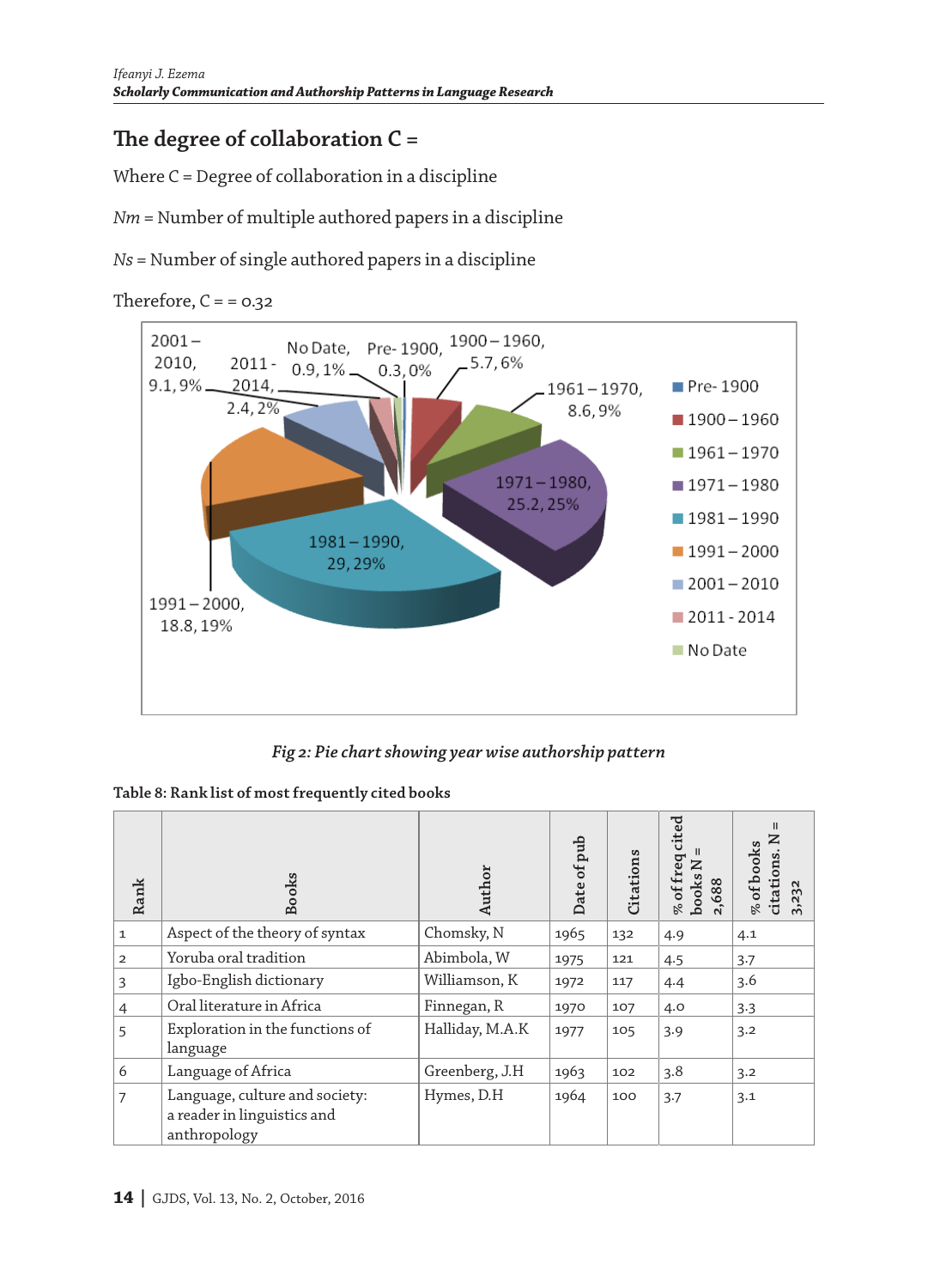| Rank         | <b>Books</b>                                                           | Author         | Date of pub | Citations | $%$ of freq cited<br>books N<br>2,688 | citations. N<br>% of books<br>3,232 |
|--------------|------------------------------------------------------------------------|----------------|-------------|-----------|---------------------------------------|-------------------------------------|
| 8            | Olodumare: Gods in Yoruba belief                                       | Idowu, E.B     | 1962        | 98        | 3.6                                   | 3.0                                 |
| 9            | Transformational generative<br>grammar: an introduction.               | Yusuf, O       | 1959        | 96        | 3.5                                   | 3.0                                 |
| 10           | Lectures on government binding                                         | Chomsky, N     | 1981        | 95        | 3.5                                   | 2.9                                 |
| 11           | Literary theory: an introduction                                       | Eagleton, T    | 1983        | 93        | 3.5                                   | 2.9                                 |
| 12           | Knowledge of language, its nature,<br>origin and use.                  | Chomsky, N     | 1986        | 91        | 3.4                                   | 2.8                                 |
| 13           | Contents and forms of Yoruba ijala                                     | Babalola, A    | 1966        | 90        | 3.4                                   | 2.8                                 |
| 14           | Igbo verbs: a semantic - syntactic<br>analysis                         | Uwalaka, M.A   | 1988        | 88        | 3.3                                   | 2.7                                 |
| 15           | Transformational grammar: a first<br>course                            | Radford, A     | 1988        | 87        | 3.2                                   | 2.7                                 |
| 16           | Linguistics                                                            | Crystal, D     | 1971        | 85        | 3.2                                   | 2.6                                 |
| 17           | Yoruba theatre: introduction to<br>African theatre                     | Beier, Ulli    | 1967        | 83        | 3.1                                   | 2.6                                 |
| 18           | Towards an Igbo literary standard                                      | Nwachukwu, P.A | 1983        | 81        | 3.0                                   | 2.5                                 |
| 19           | Phonology: theory and analysis                                         | Hyman, L       | 1995        | 79        | 2.9                                   | 2.4                                 |
| 20           | Sociolinguistics                                                       | Trudgill, P    | 1974        | 78        | 2.9                                   | 2.4                                 |
| 21           | Features of Yoruba oral poetry                                         | Olatunji, O.O  | 1984        | 75        | 2.8                                   | 2.3                                 |
| 22           | Yoruba meta language                                                   | Awobuliyi, O   | 1989        | 74        | 2.8                                   | 2.3                                 |
| 23           | Language                                                               | Bloomfield, L  | 1935        | 72        | 2.7                                   | 2.2                                 |
| 24           | The language of Africa                                                 | Greenberg, J.  | 1963        | 71        | 2.6                                   | 2.2                                 |
| 25           | Dictionary of modern Yoruba                                            | Abraham, R.C   | 1958        | 70        | 2.6                                   | 2.2                                 |
| 26           | Multilingualism, minority languages<br>and language policy in Nigeria. | Emenajo, E.N.  | 1990        | 69        | 2.6                                   | 2.1                                 |
| 27           | Introduction to Yoruba oral literature                                 | Ogundeji, P.A  | 1991        | 68        | 2.5                                   | 2.1                                 |
| 28           | The handbook of phonological theory                                    | Goldsmith, J   | 1995        | 67        | 2.5                                   | 2.1                                 |
| 29           | Traditional Yoruba poetry                                              | Olukoju, E.O   | 1992        | 66        | 2.5                                   | 2.0                                 |
| 30           | The development of Yoruba novels                                       | Ogunsina, J.A  | 1992        | 65        | 2.4                                   | 2.0                                 |
| 31           | A short Yoruba grammar                                                 | Bamgbose, A    | 1967        | 64        | 2.3                                   | 1.9                                 |
| <b>TOTAL</b> |                                                                        |                |             | 2,688     | 100                                   | $82.9*$                             |
| Percent      |                                                                        |                |             |           |                                       |                                     |

### **\*Percentage citations of the list of frequently cited books**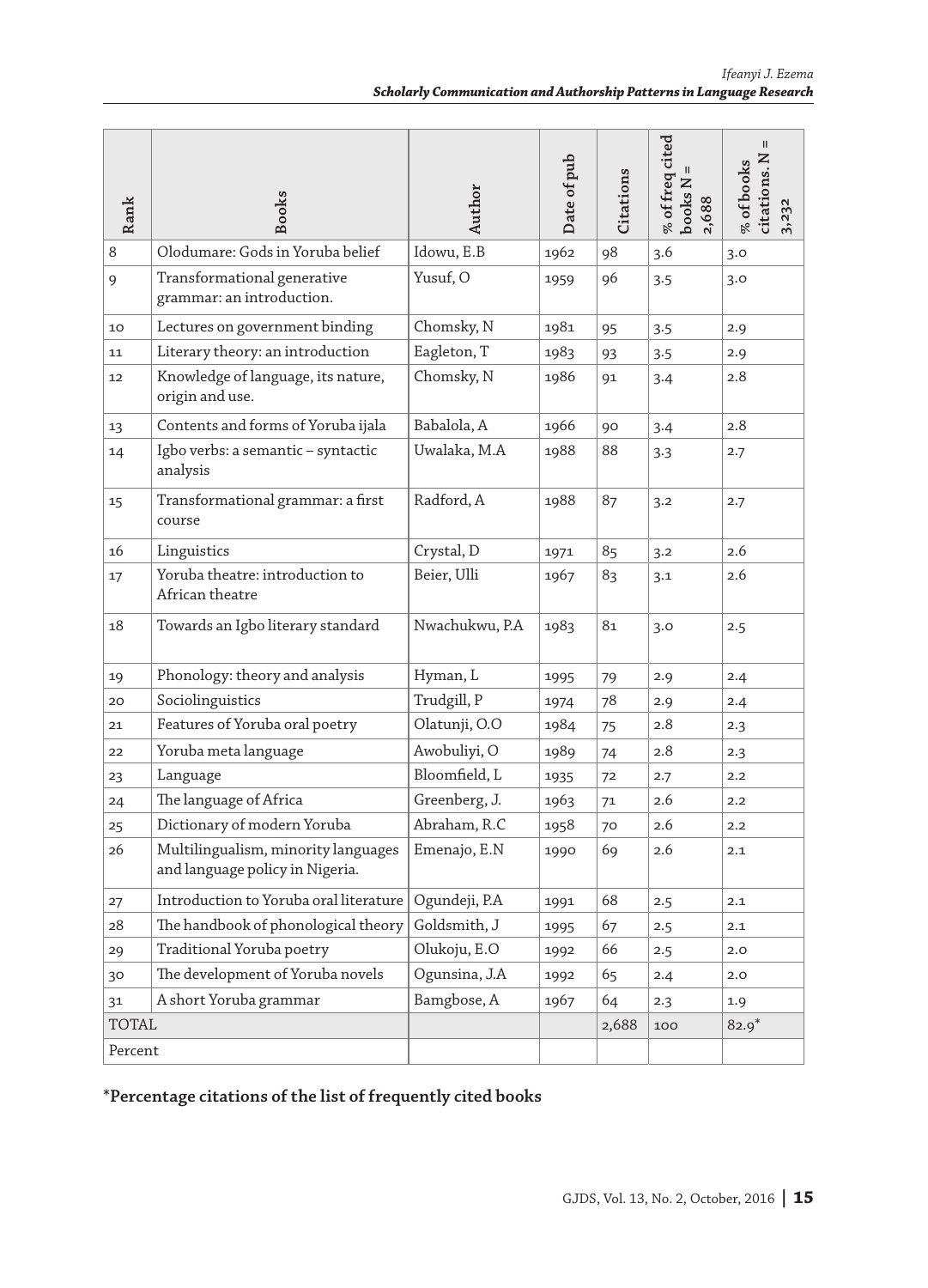A rank list of the most frequently cited books is presented in table 8. A total of 31 books that produced 2,688 citations, which represent 82.9% of the overall book citations make up the most frequently cited books. Noam Chomsky's book *Aspect of the theory of syntax* published in 1965 ranked first followed by *Yoruba oral tradition* by W Abimbola. Igbo-English dictionary and Oral literature in Africa written by K. Williamson and Ruth Finnegan respectively ranked  $3^{rd}$  and  $4^{th}$ . A close observation of the Table indicates that most of the books in the ranked list were published between 1960 and 1980. The oldest book in the list is L. Bloomfield's book "*Language"* published in 1935, while the newest books are L. Hyman's *Phonology: theory and analysis* and *"The handbook of phonological theory"* written by J. Goldsmith and all published in 1995.

# **Discussion**

The findings from this study provide useful knowledge of the citation behaviour and authorship patterns in language research. It is evident from the study that books and monographs are critical research literature for scholarly communication in the field. Though journals, conference/seminar papers, theses and dissertations made remarkable contributions to the cited sources, books and monographs dominated the citations with over sixty percent. This finding gives credence to the earlier studies by Heinzkill (1980), Georga and Cullars (2005) and Gasparotto (2014) who equally found more citations to books and monographs in their separate studies. However, Georgas and Culler recorded lower percentage of books (about 50%) and monographs than the present study. Similarly, the findings accentuate the position of Thompson that the core materials for humanities research are books and monographs. These findings may not be surprising because journal publication in the humanities was a later development. This has been buttressed by Wiberly and Jones (1989) that the humanities scholars prefer books and monographs to journals as research literature.

An interesting finding from this study is an increase in citations to theses and dissertations at 8% as against earlier studies such as Georgas and Culler who reported only 3.6% and Sharada's five percent. In some other citation studies, theses and dissertations were not even reported as they were often lumped with other sources. The reason for this increase among Nigerian linguists may not be clear. Observations from most African countries indicate that research materials are generally scarce because many of the libraries with few exceptions are not well equipped. Consequently, researchers resort to literature sources that are available and theses and dissertations belong to fairly available literature sources. In addition to this, theses and dissertation provide extensive literature review and exemplary design of study which are very useful to graduate students. These have been established by Barry (1997) and Kiondo (2004).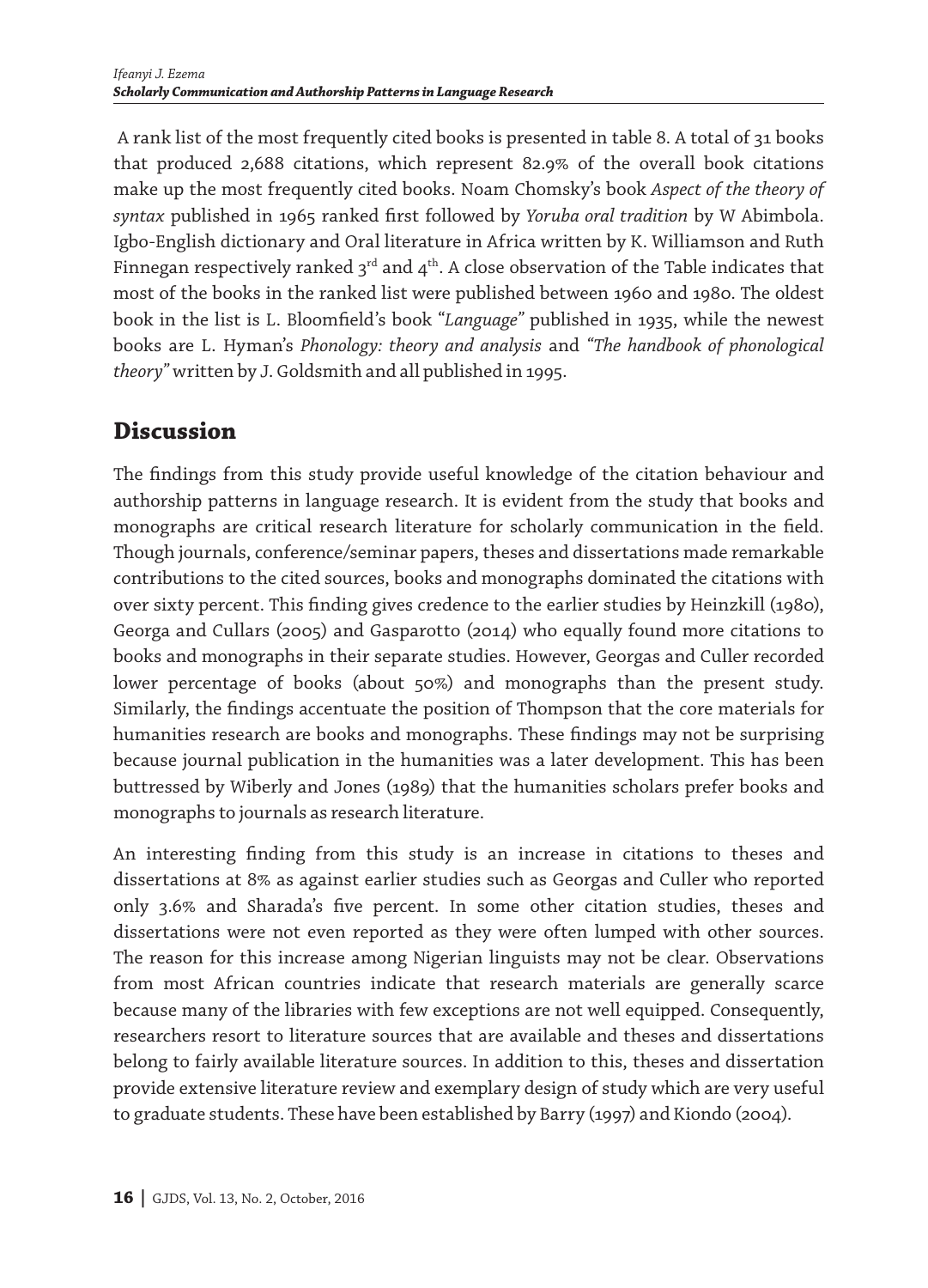Electronic resources contributed 781 (15.4%) of the total citations. Evidently, there has been improvement of citations to e-resources when compared with earlier studies of Harter (1996), Zhang, (1998), Herring (2002) and Jang (2009). However, it is lower than Singh's (2013) finding. Two reasons may account for increased citations to electronic resources. The first reason is the installation of ICT facilities in the university. The second is the acquisition of electronic databases which host many journals in the university library. The citation of more electronic journals than books could be a result of more full text journals on the Internet than full text e-books.

Scholarly communication among Nigerian language researchers is mainly in English. The findings indicate that citation to English language sources contributed over ninety percent of the total citations. Giving the multi-linguistic nature of the country, one would have expected a good percentage of the citations to Nigeria indigenous languages particularly the three major Nigerian languages. However, English dominated the language of the cited sources because it is the official language of the country and equally the language of instruction in the institutions of higher learning. The implication of this is that a greater percentage of research communication in the country is done in English language. Evidently, the finding is not different from that of Riahinia (2010) who found over ninety percent citations to English language sources in a study conducted in the field of Library and Information Science in an Iranian university. One Nigerian language that has fair contribution in the cited sources is Igbo (one of the major Nigerian languages). This contribution is quite obvious because that is the indigenous language used in the location of the university.

Information emanating from the findings indicates that the time of publication of the cited sources ranges from pre 20<sup>th</sup> century to 21<sup>st</sup> century. The older materials were mainly publications of well known authors and archives originating from colonial masters that were found very useful in humanities research as has been observed by Wiberly and Jones (1989). Archives are primary information resources which have been found to be very authoritative in substantiating evidence in humanities and social science research.

A close observation of Table 6 reveals that the 1970s and 1980s produced the highest publications cited in the study. One could safely say that 1980s is the golden period of publications in Nigeria. After the 1980s citations continued to decrease until the period of 2010s. It can be argued that the pattern of citations over the period is a reflection of Nigerian's political and socio economic development within the period. Economically that was the period of oil boom when government was paying attention to education generally and publishing in particular. The period provided an enabling environment for academic activities. Politically, Nigeria had been a civilian democracy just before then (1979 – 1984) and this encouraged academic activities of which publications was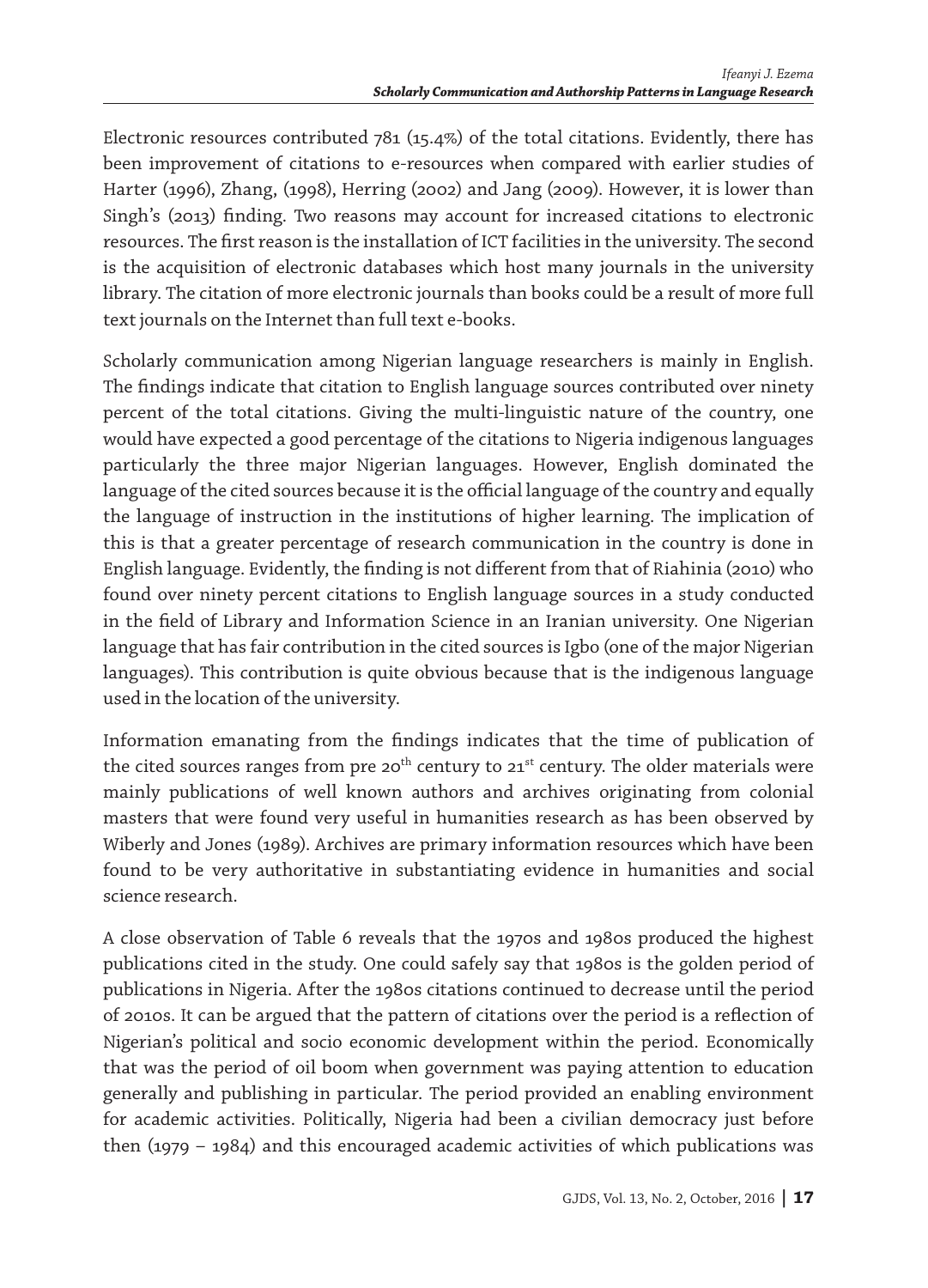a very critical component. Shortly after, there was military intervention which was not education friendly, resulting in a drop in publications. It is obvious that materials become more accessible to researchers after few years of their publications when libraries would have acquired and advertised them, using the current awareness mechanisms available to them. In addition to this, the theses studied were produced between 2005 and 2014 which implies that most works published in 2014 were not likely to be cited.

Scholarly communication process in the language is dominated by solo researchers as can be observed from the findings. Single authored publications constitute over sixty percent of the cited sources. This is in line with other studies in the humanities and languages. For instance, Wiberly and Jones reports that the humanities researchers are more likely to work alone and do more extensive literature review than the scientists. On the contrary, other citation studies in the sciences contradict the present finding since more multiple authorship were recorded by Ezema and Asogwa (2012), Kumar and Kumar (2011), Pradhan, Panda and Chandrakar (2011). The finding shows that collaborative coefficient is low. The collaborative coefficient is 0.32 as against 0.75 reported earlier by Vimala and Reddy (1996). This is not surprising as more single authorship suggests low collaboration coefficient.

The rank list of most frequently cited books with their authors was developed since large proportion of the citations was to books and monographs. It could be deceiving if a rank list of journals is developed considering the percentage of citations to the journals. Chomsky's "*Aspect of the theory of syntax*" ranked first. Published since 1965, the book appears to be a classic in language research all over the world. Surprisingly, all the books regarded as the most frequently cited are over twenty years; and over half of the more than forty years. This lays credence to the assertion of scholars that age does not affect the quality of research literature in languages (see Georgas & Cullars 2005). Similarly, a close observation of the ranked list of frequently cited books indicates that all are single authored books which corroborate earlier studies which found greater proportion of single authored sources in language research (See Thompson, 2002).

### **The Implications of the Findings**

This study has examined the scholarly communication patterns of the language researchers in Nigeria. The literature review conducted reveals that much has not been done to determine citation behaviour of language researchers particularly in Nigeria even though language research is very critical to the overall national development. This study has shown that Nigerian researchers in the languages rely heavily on books and monographs. This has very serious implication for libraries when building their collections. Emphasis should be placed on acquisition of relevant books and monographs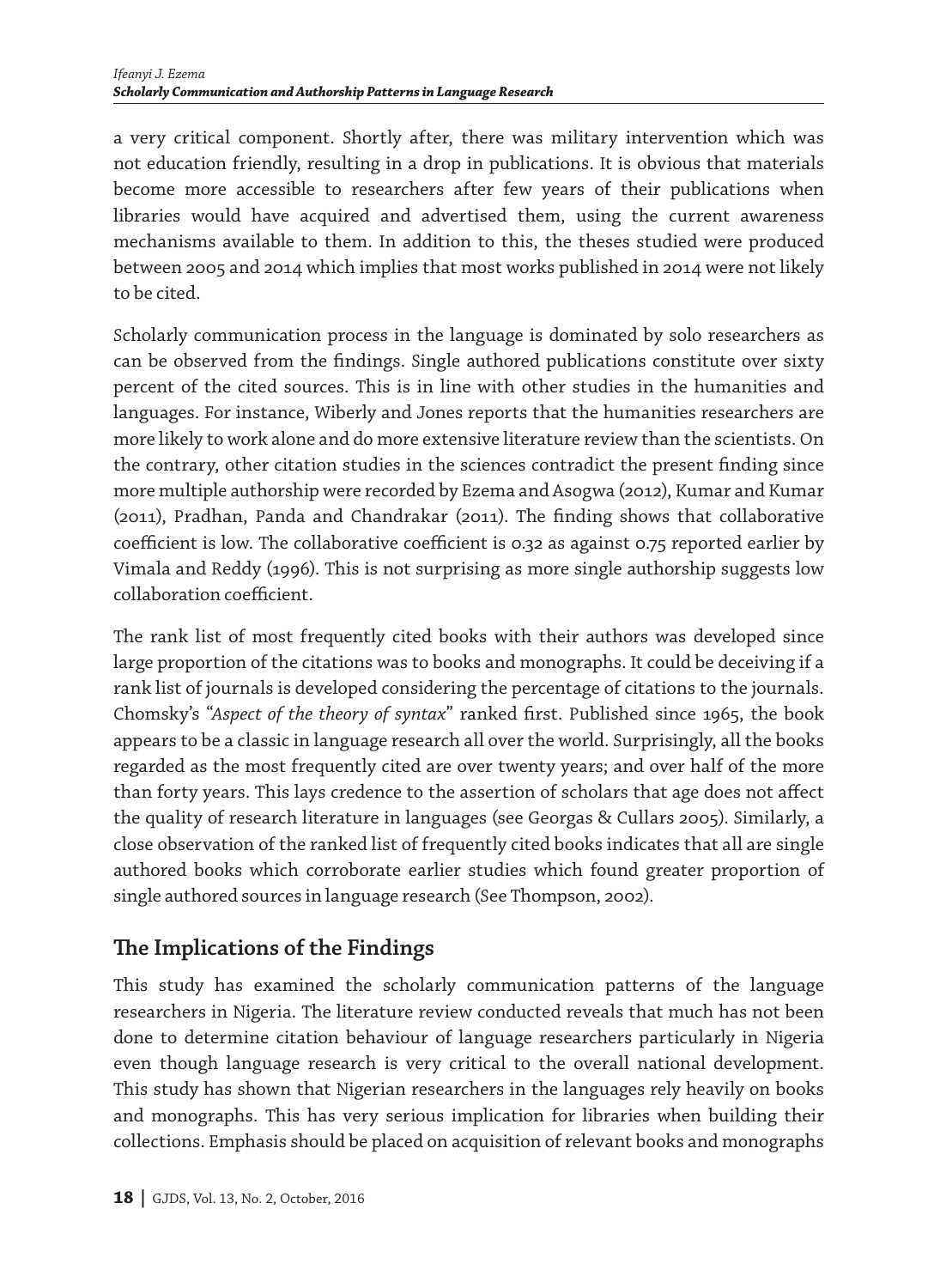that would adequately support research in the area. Though, citations to non linguistics books which assist in providing context to their research may be found, a careful collection of linguistics books and research monographs would improve review of theories in linguistics research.

Authorship pattern in linguistics is dominated by single authors. In the present information and knowledge economy emphasis on research is shifting from solo to collaborative research. Though evidences from literature have always shown that language research is dominated by single authorship, the researchers could also consider collaboration, for Katz & Martin and Cummings & Kiesler (2005) have argued that funding agencies appear to be more interested in funding collaborative research than solo research. If this is the case, language researchers would have greater opportunities in attracting research grants if they key into collaborative research. Observations from the work have also shown that collaborative research reduces cost (since the cost of the research is usually shared among colleagues), time and produces more reliable research outputs.

# **Conclusion and Recommendations**

Scholarly communication in the languages is essential through books and monographs. Language researchers also find journals as very good channel for scholarly communication. It is also clear from the findings that single authorship patterns dominate most of the sources cited, however, multiple authorships are increasingly being reported in language and linguistics. Like other humanities field age of materials does not really affect their citations and that is why over seventy percent of the cited sources over twenty years old. Based on these findings, this paper recommends that:

- **•** The University libraries in Nigeria should devote sizeable proportion of the vote to the purchase of relevant books and monographs to encourage and sustain research in language and linguistics.
- **•** Nigerian universities should develop their internet infrastructure to assist researchers in accessing electronic resources. In addition to these university libraries should subscribe to online data bases including e-books with rich contents in language and linguistics.
- **•** Researchers in language and linguistics should improve their communication, collaboration and contact to promote multiple authorships across disciplines and geographic areas.
- **•** The librarians who work with graduate students require more opportunities for professional development to assist them in guiding the students.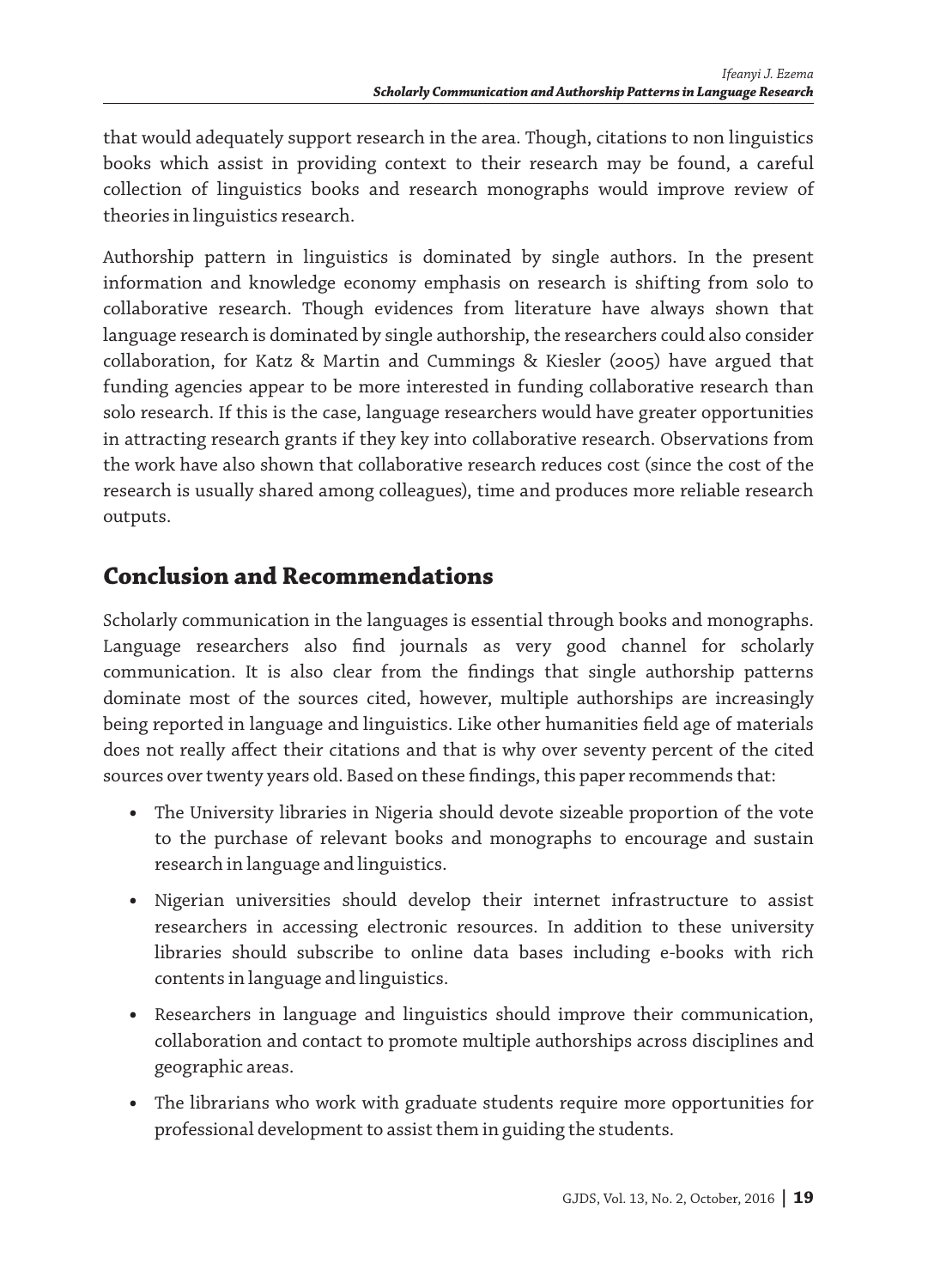### **References**

- **Abetrathne, D.K.** (2015). Citation analysis of dissertations for collection development. *Collection Building*, 34(2), pp. 30 – 40. Available at http://dx.doi.org/10.1108/CB-11- 2014-0055 Accessed August 26, 2015.
- **Aina, L.O and I.S.Y Ajiferuke, I.S.Y** (2002). Research methodologies in information science. In L.O Aina (ed.) *Research in information science: an African perspective.*  Ibadan: Stirling-Horden, pp. 32 – 62.
- **Bamgbose, A.** (2003). Pride and prejudice in multilingualism and development. In R. Fardon and G. Fumiss (eds.) *African languages, development and the state.* New York: Taylor and Francis e-Library, pp.33 – 43.
- **Banateppanvar, K. and Biradar, B.S.** (2013). Citation analysis of doctoral theses in botany submitted to Kuvempu University, India: a case study. *Collection Building*, 32(1), pp. 12 – 20. Available at http://dx.doi.org/10.1108/01604951311295058 Accessed August 26, 2015.
- **Barry, C.A.** (1997). Information skill for an electronic world: training doctoral research students. *Journal of Information Science,* 23(3), pp. 225 – 238. Retrieved May 12, 2009 from *jis.sagepub.com/content/23/3/225.full.pdf*
- **Borgman, C. and Furner, J.** (2002). Scholarly communication and bibliometrics. *Annual Review of Information Science and Technology*, 36(1), pp. 2-72.
- **Buchanan, A.L. and Hérubel, J.V.M. "Interdisciplinarity in Historical Studies: Citation Analysis of the** *Journal of Interdisciplinary History***,"** *LIBRES* **4,** (2-4), pp. 1–13 http://hegel.lib.ncsu.edu/stacks/serials/libres/libres-v4n02-3-buchananinterdisciplinarity Accessed December 12, 2007.
- **Council for the Humanities, Arts and Social Sciences** (2005). Measures of quality and impact of publicly-funded research in the humanities, arts and social sciences: final report (draft). Retrieved 3/5/08 from http://www.chass.org.
- **Council of Graduate Schools** (1991). *The role and nature of the Doctoral Dissertation: A policy statement.* Washington, D.C.: Council of Graduate Schools.
- **Crawford, G.A.** (2013). A citation analysis of the classical philology literature: Implications for collection development. *Evidence Based Library and Information Practice,* [S.l.], v. 8, n. 2, pp. 214-224, June. 2013. ISSN 1715-720X. Available at: http://ejournals.library.ualberta.ca/index.php/EBLIP/article/view/18598/15201>. Accessed 17th January, 2014.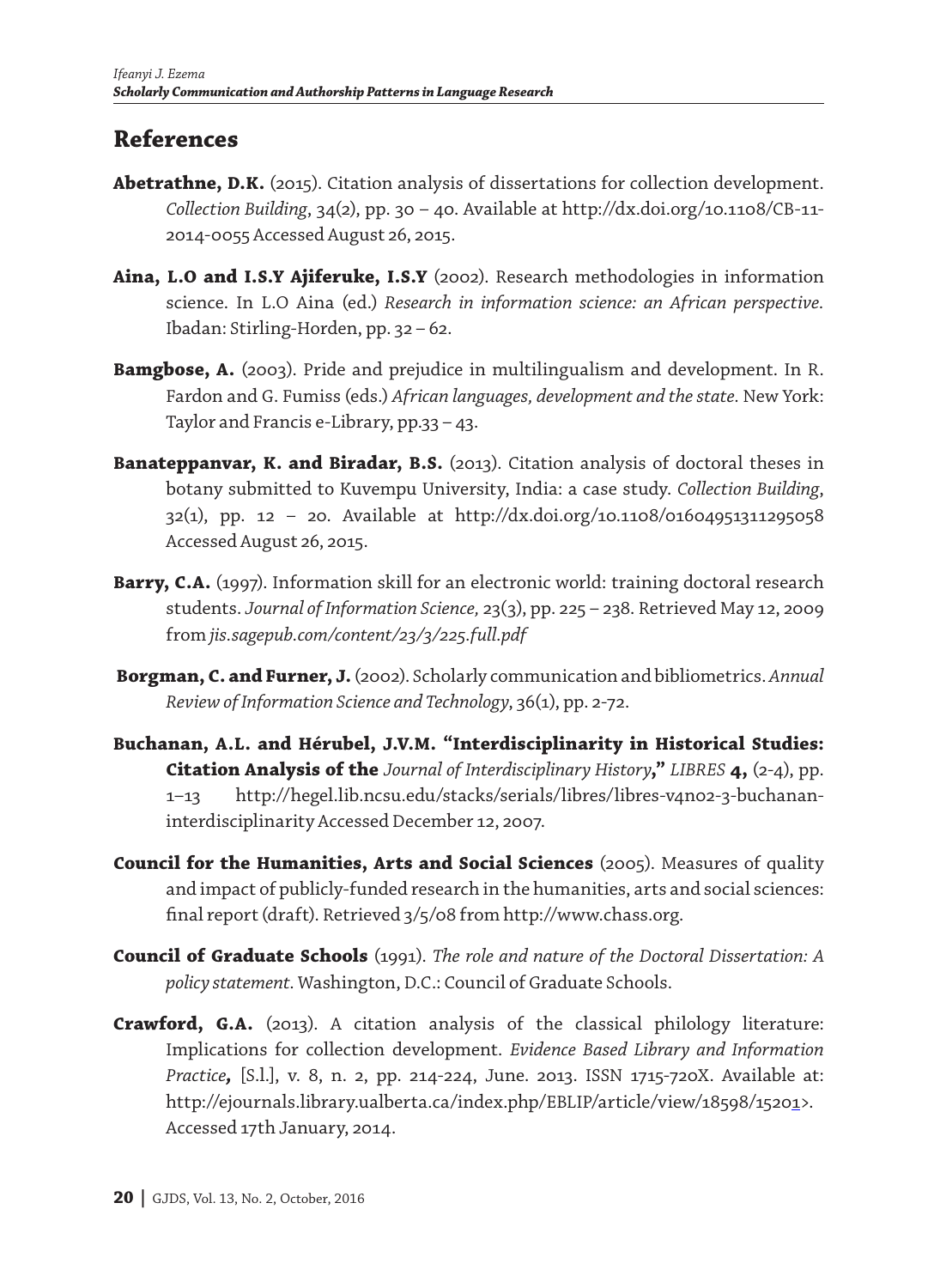- **Cummings, J.N. and Kiesler, S.** (2005). Collaborative research across disciplinary and organizational boundaries. *Social Studies of Science* 35, 5, pp. 703–22 http://www. jstor.org/stable/25046668 Accessed January 16, 2013.
- Dabrishus, M. (2005) The forgotten scholar: classical scholar and periodical use. A Masters Paper Submitted to Faculty of School of Information and Library Science of the University of North Carolina at Chapel Hill (2005). Available at http://etd.ils. unc.edu/dspace/bitstream/1901/185/1/theforgottenscholar.pdf Accessed 13 June, 2008.
- **Delgadillo, D. and Lynch, B.P. Future Historians: Their quest for information.**  *College and Research Libraries* **60**(3), pp. 245–59 http://crl.acrl.org/content/60/3/245. abstract Accessed June, 2008.
- **East, J.W.** (2006). Ranking journals in the humanities: an Australian case study. *AARL*.  $37(1)$ .
- **Enger, K.B.** (2009). Using citation analysis to develop core book collections in academic libraries. *Library & Information Science Research*, *31(2)*, pp. *107-112.* Available at http://www.sciencedirect.com/science/article/pii/S0740818809000085 Accessed July 8 2013.
- **Ezema, I.J.** (2011). Building open access institutional repositories for global visibility of Nigeria scholarly publications. *Library Review, 60(6),* pp. *473 – 485.* Available at www.emeraldinsight.com/0024-2535.htm Accessed January 20, 2014.
- **Ezema, I.J. and Asogwa, B.E.** (2012). Analysis of cited information sources in Nigerian Agricultural Research with emphasis on Animal Health and Production. *International Journal of Library and Information Science* 4(1), pp. 1–9. http://www. academicjournals.org/IJLIS Accessed February 4, 2012.
- **Ezema, I.J. and Asogwa, B. E.** (2014). Citation analysis and authorship patterns of two Linguistics journals. *Portal: Library and the Academy,* 14(1), pp. 67 – 85. Available at http://muse.jhu.edu/login?auth=0&type=summary&url=/journals/portal\_ libraries\_and\_the\_academy/v014/14.1.ezema.html
- **Ezema, I. J. and Ugwuanyi, C.F.** (2014). Application of citation analysis in the development of core Nigerian languages texts in Nigeria university libraries. *Library Philosophy and Practice, (e-journal).* Paper 1131. Available at http://digitalcommons. unl.edu/libphilprac/1131
- **Fardon, R. and Fumiss, G.** (2003). Introduction**:** Frontiers and boundaries—African languages as political environment. In R. Fardon & G. Fumiss (eds.) *African*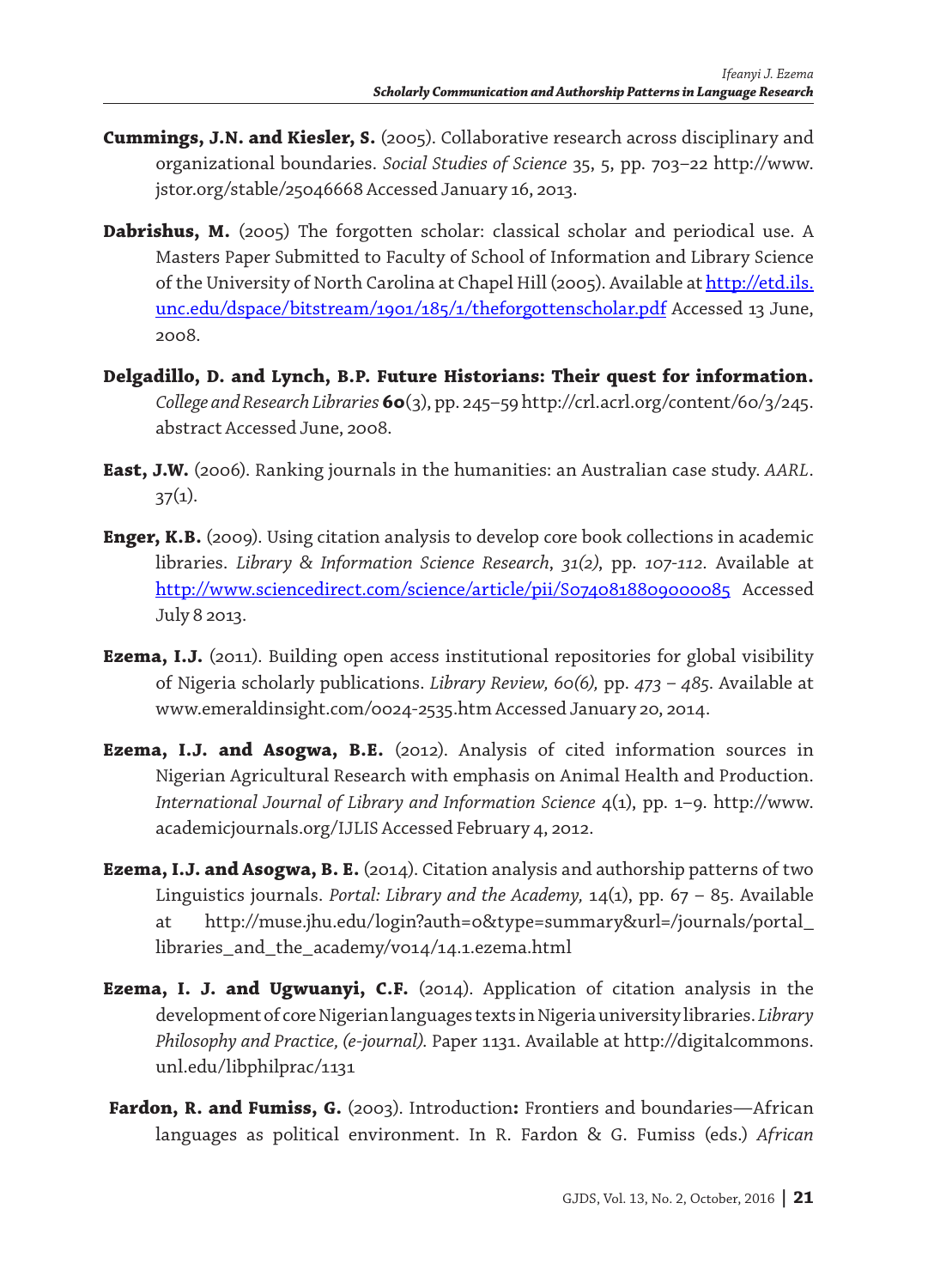*languages, development and the state.* New York: Taylor and Francis e-Library, pp. 1  $-32.$ 

- Fasae, J.K. (2011). Citation analysis of M.Tech theses submitted in the Department of Agricultural Economics and Extension, Federal University of Technology Akure, Nigeria. *Collection Building*, 30(4), pp. 179 – 183. Available at *digitalcommons.unl.edu/ cgi/viewcontent.cgi?article=1815&context* (Accessed August 26, 2015).
- **Garfield, E.** (1978a). 1977 1978 A&HCI most cited authors. *Current Contents,* (1978). Retrieved on 23/6/07 from http://www.garfield.library.upenn.edu.
- Garfield, E. (1978b). The 300 most cited authors, 1961 1976, including co-authors at last: how the names were selected. *Current Contents.* 28, (1978), 5 – 17. Retrieved 23/6/07 from http://www.garfield.library.upenn.edu.
- **Garfield, E.** (1983). Is information retrieval in arts and humanities inherently different from that in science? The effect that ISI's citation index for the arts and humanities is expected to on future scholarship. Reprinted in *Essay of Information Scientist.* Vol. 6, pp. 623 – 640. Retrieved 23/6/07 from http://www.garfield.library.upenn.edu
- **Gasparotto, M.** (2014). A ten year analysis of dissertation bibliographies from the Department of Spanish and Portuguese at Rutgers University. *Collection Building*, 33(3), pp. 86 – 89. Available at http://dx.doi.org/10.1108/CB-03-2014-0017 Accessed August 26, 2015.
- **Georgas, H. and Cullars, J.** (2005). A citation study of the characteristics of the linguistics literature, *College and Research Libraries* 66(6), pp. 496–515 http://www. ala.org/acrl/acrlpubs/crljournal/backissue Accessed August 18, 2008).
- **Gooden, A.M.** (2001). Citation analysis of Chemistry doctoral dissertations: An Ohio State University case study. *Issues in Science and Technology Librarianship* 32 (Fall 2001): 1–16 http://findarticles.com/p/articles/mi Accessed May 12, 2009.
- **Gilbert, J.** (2008). Cultural imperialism revisited: counseling and globalization. *Critical Psychology.* Available at http:www.jangilbert.co uk. Retrieved March 31, 2010.
- **Harter, S.P.** (1996). The impact of electronic journals on scholarly communication: a citation analysis. *The Public Access Computer Systems Review,* 7(5), pp. 1 – 16. Retrieved May 6, 2009 from http://epress.lib.uh.edu/pr/v7/n5/hart7n5.html
- **Heinzkill, R.** (1980). Characteristics of references in selected scholarly English Literary Journals, *The Library Quarterly* 50(3), pp. 352–65 www.jstor.org/stable/4307248 Accessed June 5, 2009.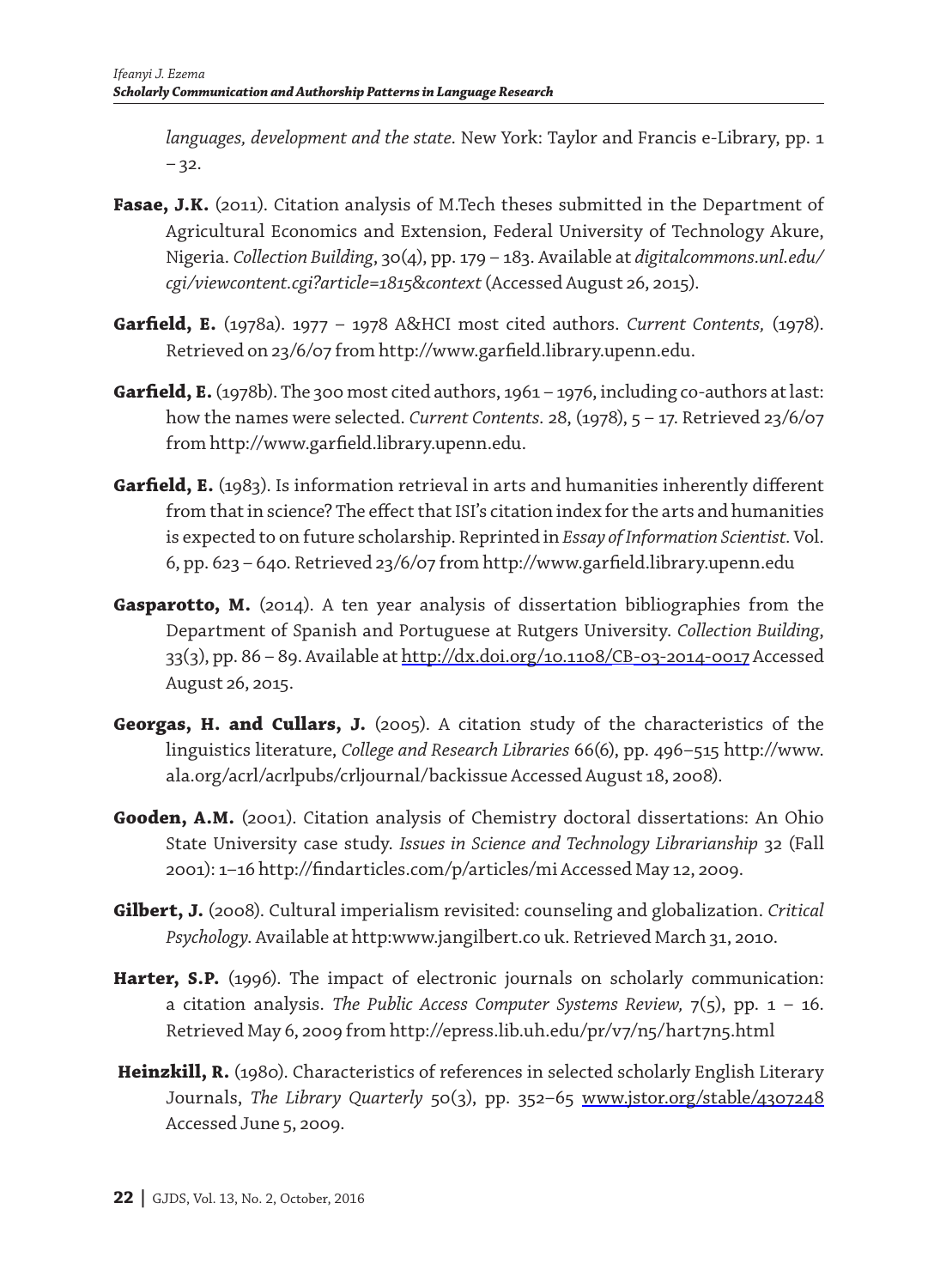- **Herring, S.D.** (2002). Use of electronic resources in scholarly electronic journals: a citation analysis. *College & Research Libraries,* 63(4), pp. 334 – 340.
- **Jan, R.** (2009). Citation analysis of library trends. *Webology*, 6(1), (2009). Accessed 24<sup>th</sup> November, 2009 from http://www.webology.ir/2009/v6n1/a67.html
- **Karisson, F.** (1994). *Linguistics in the Light of Citation Analysis,* (Helsinki: University of Helsinki, 1994) http://www.ling.helsinki.fi/~fkarlsso/virviit2.html Accessed July 16, 2008.
- **Katz, J.S. and Martin, B.R.** (1997). What Is Research Collaboration?" *Research Policy* 26, pp. 1–18 http://www.rvm.gatech.edu/bozeman/rp/read/41407.pdf Accessed January 16, 2013.
- **Kiondo, E.** (2004). Historical practice in managing theses and dissertations at African universities and university libraries. Paper presented at the Association of African Universities DATAD workshop on Intellectual Property, Governance, Dissemination and Funding Strategies, Accra, Ghana, February 2004, 19-20.
- **Knievel, J.E. and Kellsey, C.** (2005). Citation Analysis for Collection Development: A Comparative Study of Eight Humanities Fields. *The Library Quarterly* 75(2), pp. 142– 68 http://www.journals.uchicago.edu/LQ/toc.html Accessed September 22, 2008.
- **Krishna, N and Jayaraman.** (2013). A citation analysis from Ph.D Dissertations submitted in 2013 by the Department of Management Studies at various Universities in India. *Indian Journal of Applied Research*, 3 (10), 2013. (Retrieved from http://www.theglobaljournals.com/ijar/file.php?val=MjQzMg Accessed January 20, 2014)
- **Kumar, S. and Kumar, S.** (2011). Citation analysis of Journal of Oilseed Research. *Proceedings of 8th International CALIBER* (March 2–4, 2011), INFLIBNET Centre, Ahmedabad, and Goa University, Goa, India, pp. 512–27.
- Leydesdorff, L. (2011). Bibliometrics/Citation networks (preprint version) In George A. Barnett (ed.), *The Encyclopedia of Social Networks*. New York: Sage, pp. 72-74. Available at arXiv preprint arXiv:1502.06378, 2015 – arxiv.org Accessed May 2, 2016.
- **Meho, L.I.** (2007). The rise and rise of citation analysis. *Physics World* 20(1), pp. 32–36 http://www.physicsworld.org Accessed July 23, 2008.
- **Moed, H.F.** (2005). *Citation analysis in research evaluation.* Berlin: Springer.
- **Nkiko, C. and Adetoro, N.** (2007). Pioneer bachelor degree: Citation analysis of Covenant University students' research projects," *Library Philosophy and Practice (e-journal)*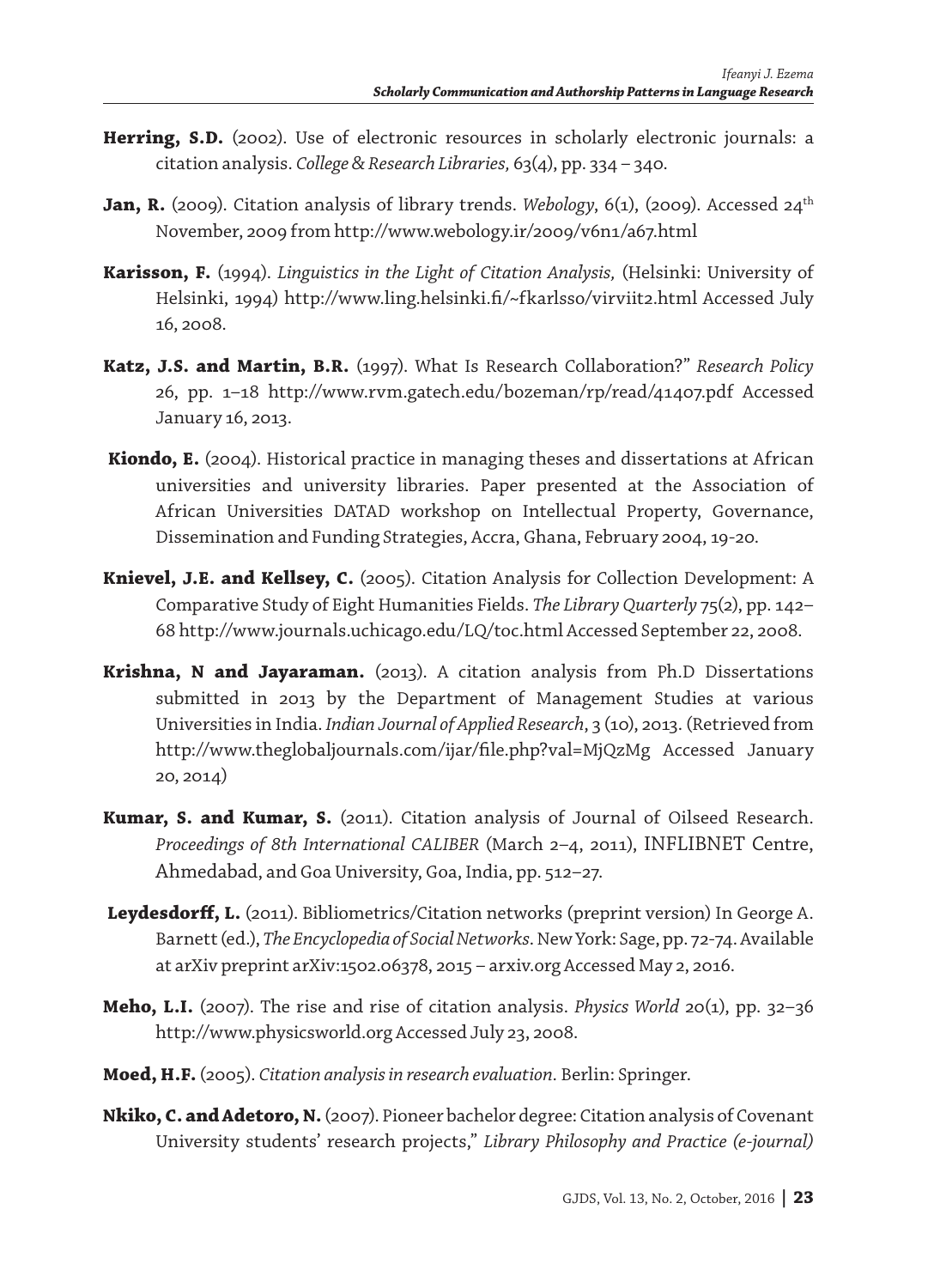Available at http://digital commons.unl.edu/libphi/prac/150 Accessed August 6, 2008.

- **Ocholla, D.N. and Ocholla, L.** (2007). Research in library and information science in South Africa: an analysis of journal research output from 1993 – 2006. Paper presented at the World Library and Information Congress: 73<sup>rd</sup> IFLA General Conference and Council  $19^{th}$  –  $23^{rd}$  August, Durban South Africa. Accessed August 23, 2008 from http://www.ifla.org/iv/ifla73
- **Ogundare, M.A.** (2004). The role of language teaching in national development. In C.O.E Ankpa (ed.) *Language and literature for a better society*, pp. 60 – 63.
- **Okiy, R. B.** (2003). A citation analysis of Education Dissertations at the Delta State University, Abraka, Nigeria. *Collection Building* 22(4), pp. 158–61.
- **Olaoye, A.A.** (2009). Language as a tool for global integration and sustainable democracy: an excursion in political linguistics. *Ethiop. Journal of Education and Science*. 4(2), pp. 79 – 86. Available at http://www.ajol.info/index.php/ejesc/article/view/51679 Accessed June 23, 2015.
- **Olukoju, A.** (2004). The crisis of research and academic publishing in Nigerian Universities. P.T Zeleza and A. Olukoshi (eds.) *Africa universities in the twenty-first century,* Vol. 2*,* Dakar: CODESRIA, pp. 363 – 375.
- **Pradhan, P, Panda, S. and Chandrakar, R.** (2011). Authorship pattern and degree of collaboration in Indian chemistry literature. *Proceedings of 8th International CALIBER* (March 2–4, 2011): INFLIBNET Centre, Ahmedabad, and Goa University, Goa, India, pp. 692–99.
- **Riahinia, N.** (2010). A citation analysis study of MA dissertations in the library and information science field in universities in Tehran. *Library Review,* 59(1), pp. 56 – 64. Accessed May 6, 2010 from www.emeraldinsight.com/0024-2535.htm
- **Rufai, A.** (2000). Society, culture and language in Nigeria. In S.B Ajulo (ed.) *Language in Education and Society.* Maiduguri: University of Maiduguri Press, 55 – 67.
- **Shaw, D. and Vaughan, W.** (2008). Publication and citation patterns among LIS faculty: Profiling a "typical professor". *Library & Information Science Research*, *30(1), 47-55.*  Retrieved July 8, 2013 from http://www.sciencedirect.com/science/article/pii/ S0740818807001296
- **Singh, H.** (2013). Citation analysis of *Collection Building* during 2005 2012. *Collection Building*, 32(3), pp. 89 – 99. Available at http://dx.doi.org/10.1108/CB-12-2012-0056 Accessed August 26, 2015.